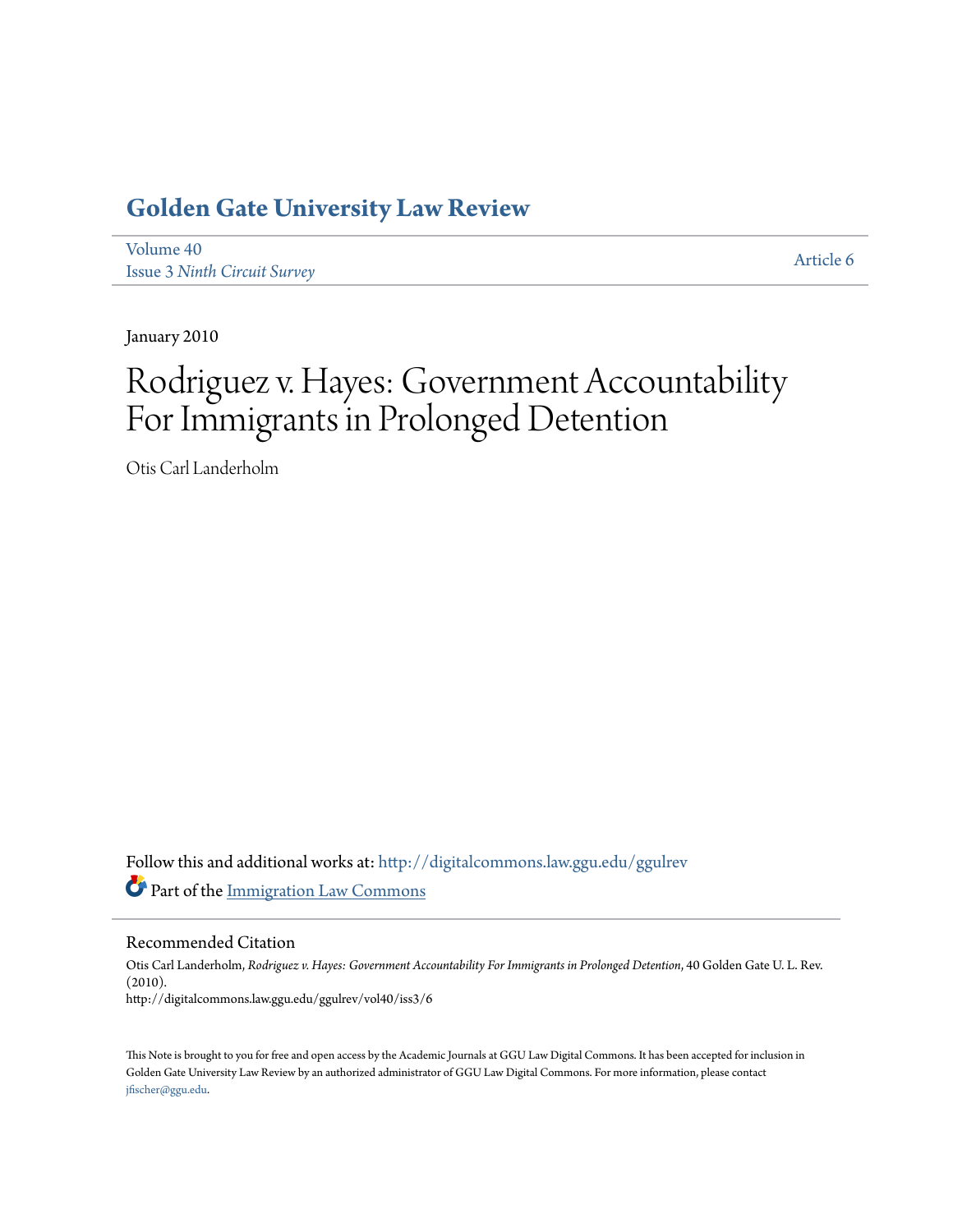# CASE SUMMARY

# *RODRIGUEZ V. HAYES*: GOVERNMENT ACCOUNTABILITY FOR IMMIGRANTS IN PROLONGED **DETENTION**

#### I. INTRODUCTION

At any given time, the United States government has more than 32,000 beds in more than 350 facilities nationwide for the purpose of housing immigrants awaiting removal. $1$  But how long does the government detain these people without granting them an opportunity to contest their detention? Mr. Tijani was held for two years and eight months,<sup>2</sup> Mr. Nadarajah for almost five years,<sup>3</sup>

 $3$  Nadarajah v. Gonzales, 443 F.3d 1069 (9th Cir. 2006). The Ninth Circuit started its opinion with the following facts:

Starting at age 17, Ahilan Nadarajah was repeatedly tortured in Sri Lanka. He fled to the United States where he was detained upon arrival. He applied for asylum, withholding of removal, and protection under the Convention Against Torture. Twice, the government's arguments against the grant of immigration relief have been rejected and Nadarajah has been awarded relief by an immigration judge. This decision was affirmed by the Board of Immigration Appeals. Yet, the government continues to detain Nadarajah, who has now been imprisoned for almost five years despite having prevailed at every administrative level of review and who has never been charged with any crime. We order that a writ of habeas corpus issue, and that he be released on appropriate conditions during the pendency of any further

1

<sup>&</sup>lt;sup>1</sup> U.S. Immigration and Customs Enforcement, 2009 Immigration Detention Reforms, Aug. 6, 2009,

http://www.ice.gov/pi/news/factsheets/2009\_immigration\_detention\_reforms.htm. 2

 $2$  Tijani v. Willis, 430 F.3d 1241 (9th Cir. 2005). The Ninth Circuit observed that Mr. Tijani's more-than-two-year detention under the expedited removal detention statute, 8 U.S.C. § 1226, was far from expeditious, stating that it was "constitutionally doubtful that Congress may authorize imprisonment for this duration . . . ." *Id.* at 1242. The government was ordered to release him on bond "unless the government establishes [in a prompt hearing] that he is a flight risk or will be a danger to the community." *Id.*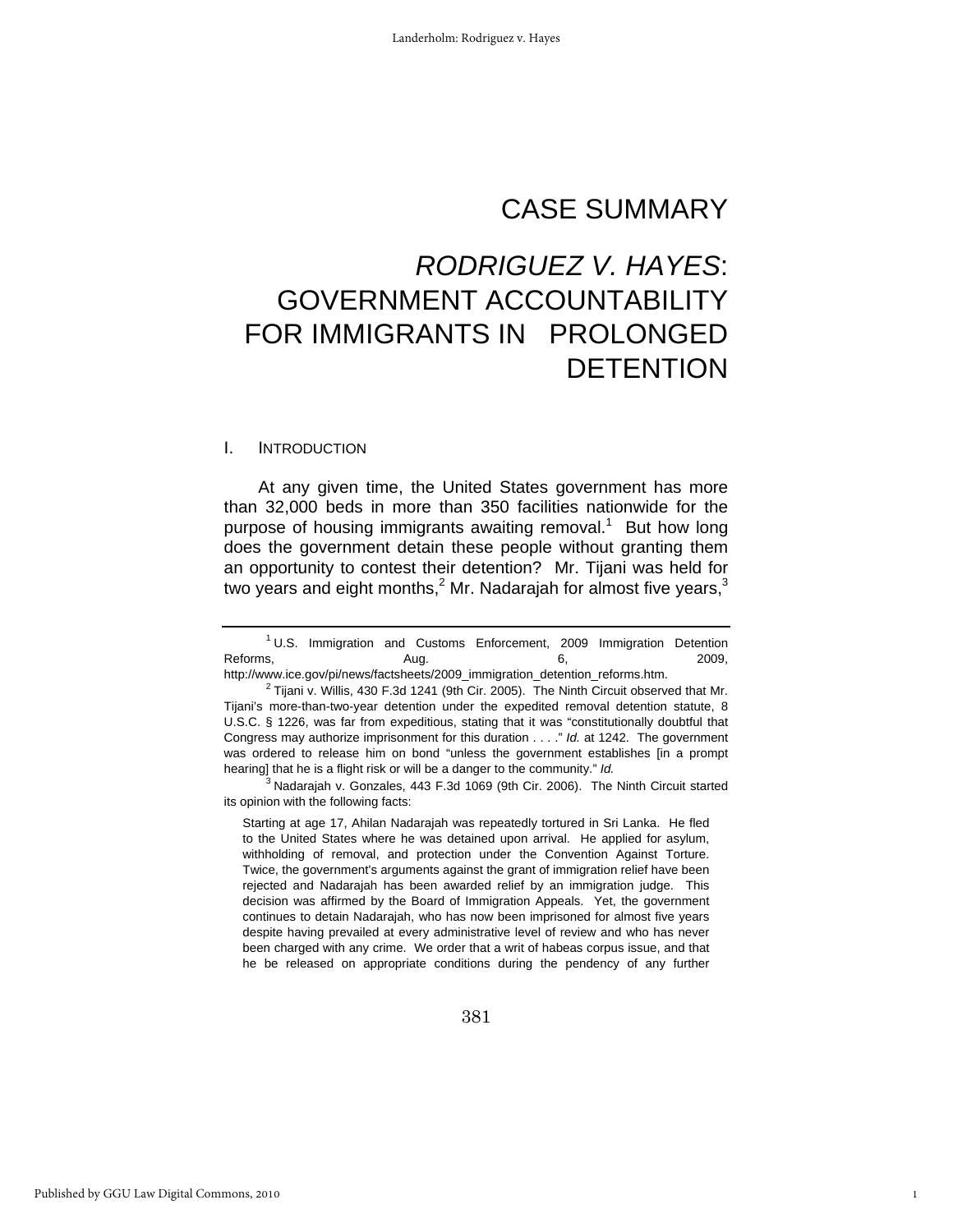Mr. Casas-Castrillon for nearly seven years,<sup>4</sup> and Mr. Rodriguez for more than three years.<sup>5</sup>

United States Immigration and Customs Enforcement (ICE) chooses to keep many immigrants incarcerated while they await the results of their hearings before immigration judges, appeals to the Board of Immigration Appeals (BIA),<sup>6</sup> or second appeals to the federal courts of appeals.<sup>7</sup> Starting with *Zadvydas v. Davis*<sup>8</sup> in 2001, federal courts have been facing the question of whether such lengthy detentions are permissible under either the Immigration and Nationality Act (INA) or the U.S. Constitution. The U.S. Supreme Court in *Zadvydas* held that indefinite detention "would raise serious constitutional concerns"<sup>9</sup> and decided to construe the prolonged-detention statute at issue "to

 $4$  Casas-Castrillon v. Dep't of Homeland Sec., 535 F.3d 942 (9th Cir. 2008). The Ninth Circuit described the facts as follows:

Luis Felipe Casas-Castrillon (Casas) is a native and citizen of Colombia and has been a legal permanent resident of the United States since 1990. He was served with a notice to appear and detained by the Immigration and Naturalization Service in August 2001, following his release from a state prison for a conviction on an auto burglary charge. An immigration judge (IJ) found that Casas was a removable alien because he had been convicted of two crimes involving moral turpitude. *See* 8 U.S.C. § 1227(a)(2)(A)(ii) (providing that "[a]ny alien who . . . is convicted of two or more crimes involving moral turpitude . . . is deportable"). Casas appealed this determination to the Board of Immigration Appeals (BIA), which affirmed the removal order in July 2002.

From that time until the present, Casas has remained in the continuous custody of the federal government while he has pursued various avenues of relief from removal in the federal district court and the court of appeals, some successful and some not. While he has sought judicial review, his removal has been stayed by court orders for much of the period from 2002 to the present. As of the time that this opinion is filed, Casas is now back before the BIA after this court granted his petition for review of his final order of removal. During this nearly seven-year period of detention, it is unclear what, if any, opportunity Casas has had to argue to a neutral decision maker that his detention is unnecessary because he does not pose a danger to the community or a flight risk.

*Id.* at 944-45 (footnotes omitted).

 $5$  Rodriguez v. Hayes, 591 F.3d 1105 (9th Cir. 2010).

 $6$  The BIA is part of the Executive Office of Immigration Review (EOIR) of the Department of Justice. It sits in Falls Church, Virginia, and its members are appointed by the Attorney General. STEPHEN H. LEGOMSKY & CRISTINA M. RODRIGUEZ, IMMIGRATION AND REFUGEE LAW AND POLICY 744 (5th ed. 2009) (*citing* 8 C.F.R. § 1003.1(a)(1) (2008)). 7

 $^7$  Stephen H. Legomsky & Cristina M. Rodriguez, Immigration and Refugee Law AND POLICY 818 (5th ed. 2009). 8

 $8$  Zadvydas v. Davis, 533 U.S. 678 (2001). 9  *Id*. at 682.

proceedings.

*Id.* at 1071.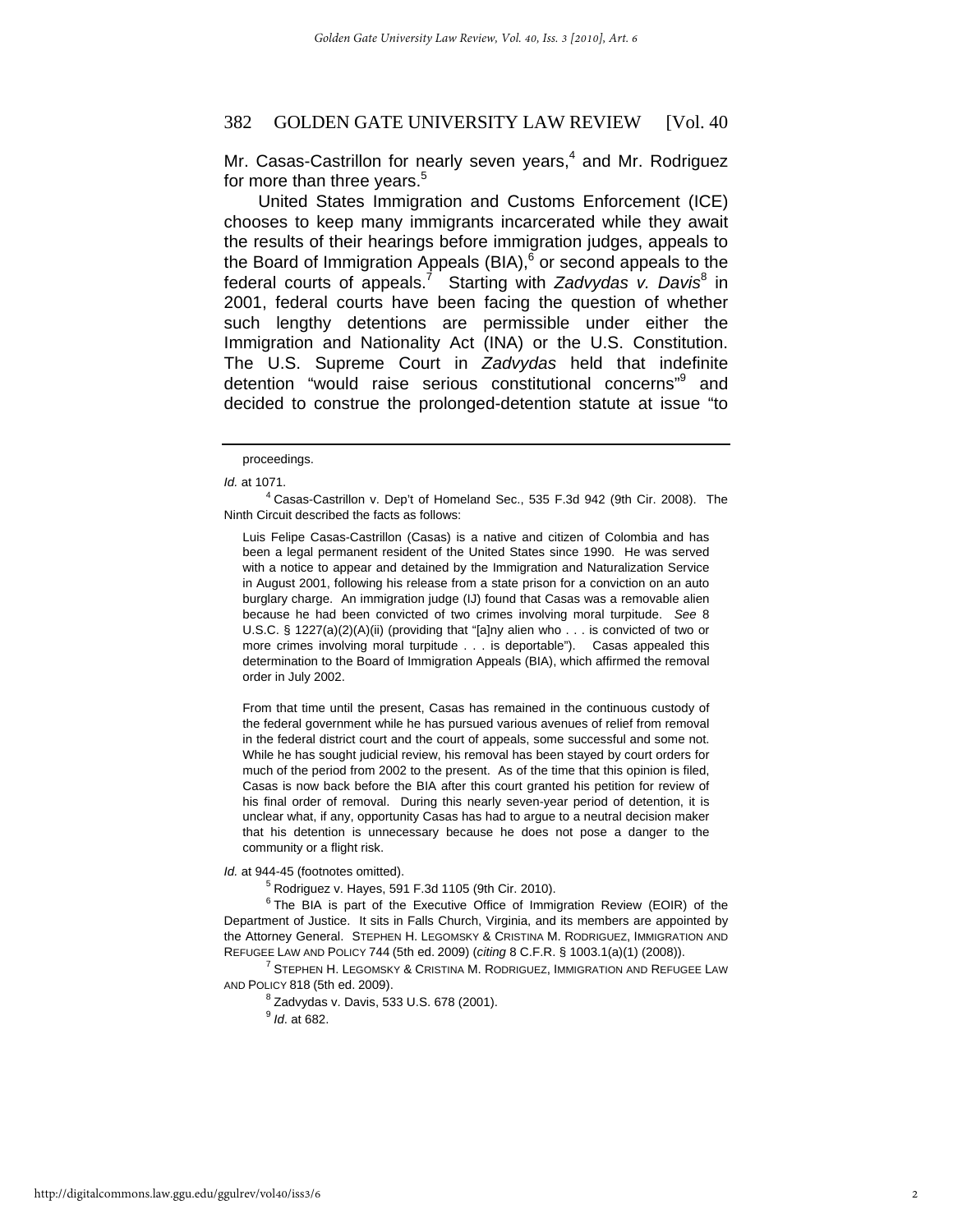contain an implicit 'reasonable time' limitation."10 The Court thereafter set six months as the presumptively reasonable time for detention, after which an alien should be provided with a bond hearing and a right to challenge his or her continued detention.<sup>11</sup>

Since the *Zadvydas* decision,<sup>12</sup> the Ninth Circuit has revisited and interpreted the high Court's holding four times,<sup>13</sup> extending the holding to various types of non-citizen detentions and each time requiring the government to justify the prolonged detention by granting the detainee a hearing.<sup>14</sup> In 2009, the Ninth Circuit heard a fifth case, *Rodriguez v. Hayes*, 15 in which it confronted a new and crucial issue: whether to certify a class action on behalf of immigrants challenging their prolonged detentions as violations of their due-process rights under *Zadvydas*. In a succinct, twosentence order, the district court denied class certification without explanation.<sup>16</sup> However, the Ninth Circuit reversed the district court and allowed the action to go forward as a class action.<sup>17</sup>

#### II. FACTS AND PROCEDURAL HISTORY

Born in Mexico, Alejandro Rodriguez immigrated to the United States in 1979 when he was one year old.<sup>18</sup> He became a lawful permanent resident<sup>19</sup> at the age of nine.<sup>20</sup> In April 2004, he was

asylum seeker detained under 8 U.S.C. § 1225(b)). 14 *Casas-Castrillon*, 535 F.3d 942; *Prieto-Romero*, 534 F.3d 1053; *Tijani*, 430 F.3d 1241; *Nadarajah*, 443 F.3d 1069. 15 Rodriguez v. Hayes, 591 F.3d 1105 (9th Cir. 2010).

<sup>10</sup> *Id.*

<sup>&</sup>lt;sup>11</sup> Id. at 701 ("After this 6-month period, once the alien provides good reason to believe that there is no significant likelihood of removal in the reasonably foreseeable

future, the Government must respond with evidence sufficient to rebut that showing."). 12 Subsequent to *Zadvydas*, in *Clark v. Martinez*, 543 U.S. 371 (2005), the Court

expanded *Zadvydas* to apply to undocumented immigrants in detention.<br><sup>13</sup> Casas-Castrillon v. Dep't of Homeland Sec., 535 F.3d 942 (9th Cir. 2008) (applied *Zadvydas*, like *Prieto-Romero*, to criminal aliens detained under 8 U.S.C. § 1226 and ordered that Casas-Castrillon be given an individualized hearing to determine whether he was a flight risk or a danger to the community, i.e., whether his continued detention was justified); Prieto-Romero v. Clark, 534 F.3d 1053 (9th Cir. 2008) (extending *Zadvydas* to criminal immigrants detained under 8 U.S.C. § 1226, but upholding detention because petitioner had been granted a hearing and his removal was reasonably foreseeable under the circumstances); Tijani v. Willis, 430 F.3d 1241 (9th Cir. 2005) (applying six-month *Zadvydas* framework to expedited removal detention statute, 8 U.S.C. § 1226(c)); Nadarajah v. Gonzales, 443 F.3d 1069 (9th Cir. 2006) (applying *Zadvydas* to entering

<sup>16</sup> *See Rodriguez*, 591 F.3d at 1112. 17 *Rodriguez*, 591 F.3d at 1111. 18 *Id.*

 $19$  The term "lawful permanent resident" (LPR) is technically defined as "aliens lawfully admitted for permanent residence." STEPHEN H. LEGOMSKY & CRISTINA M.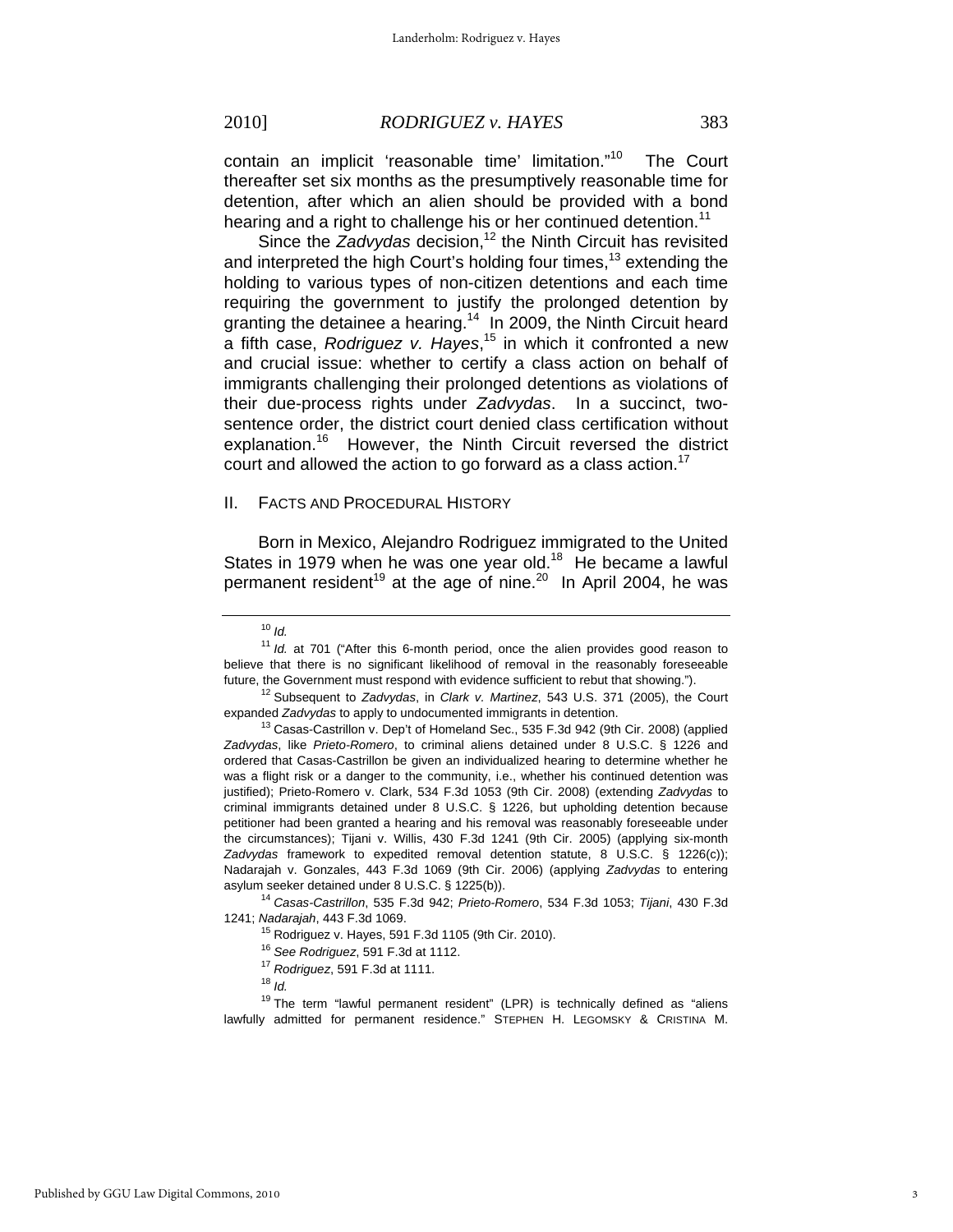arrested and charged with removability based on past drug and theft convictions<sup>21</sup> and was detained by the Department of Homeland Security.<sup>22</sup> During his more-than-three-year detention, he received three "custody reviews"<sup>23</sup> from ICE that did little more than determine, in writing, to continue his detention. $24$  However.

years of residence if they satisfy other statutory requirements. *See id.* at 1306-07.<br><sup>20</sup> *Rodriguez*, 591 F.3d at 1111.<br><sup>21</sup> In 1998, Mr. Rodriguez pled guilty to a charge of unlawful driving or taking of a vehicle under section 10851(a) of the California Vehicle Code, for which he was sentenced to two years. Five years later, in 2003, he pled no contest to a charge of possession of a controlled substance under California Health and Safety Code section 11377(a), for which he received five years of formal probation under the conditions of California Proposition 36. Petition for Writ of Habeas Corpus at 7, Garcia v. Hayes, No. CV07 3239 VAD (C.D. Cal. May 16, 2007), *available at* 

http://www.aclu.org/files/pdfs/immigrants/garciavhayes\_habeaspetition.pdf.<br><sup>22</sup> Rodriguez, 591 F.3d at 1111-12.<br><sup>23</sup> These three reviews presumably consisted of an ICE agent reading through Rodriguez's file and issuing a "decision to continue detention" without ever interviewing or giving Mr. Rodriguez a hearing. Mr. Rodriguez was only given a questionnaire that asked about his family members, employment experience, and any outstanding probation requirements. Even though he complied with this questionnaire, documenting his employment history as a dental assistant as well as his extensive family ties, including his U.S. citizen father and sister and his lawful permanent resident (LPR) mother and brother, ICE denied his request for release. Petition for Writ of Habeas Corpus at 10-11, Garcia v. Hayes, No. CV07 3239 VAD (C.D. Cal. May 16, 2007), *available at*  http://www.aclu.org/files/pdfs/immigrants/garciavhayes\_habeaspetition.pdf.

The issue of ICE "custody reviews," also known as Post-Order Custody Reviews (POCRs), was discussed by the Ninth Circuit in *Casas-Castrillon,* where the court rejected them as inadequate substitutes for a bond hearing. The court stated:

The only evidence in the record showing that Casas has received any procedural review relates to a file review he received in November 2005. At that time, two Immigration and Customs Enforcement (ICE) field officers filled out a "Post-Order Custody Review Worksheet" and recommended that Casas remain in custody because he "would be a flight risk," a determination that was then approved by an ICE field director. Although these ICE officials reviewed Casas' record when making their determination, they did not interview him personally or by telephone. It is not clear from the record whether Casas was even notified of this impending review or whether he was given an opportunity to contest the facts on which the ICE officials based their decision. There is no indication that he had a right to an administrative appeal. This review falls far short of the procedural protections afforded in ordinary bond hearings, where aliens may contest the necessity of their detention before an immigration judge and have an opportunity to appeal that determination to the BIA.

Casas-Castrillon v. Dep't of Homeland Sec., 535 F.3d 942, 951-52 (9th Cir. 2008) (footnote omitted) (citing 8 C.F.R. § 236.1(d); Matter of Guerra, 24 I. & N. Dec. 37, 38-40 (B.I.A.

 $24$  Petition for Writ of Habeas Corpus at 10-11, Garcia v. Hayes, No. CV07 3239

RODRIGUEZ, IMMIGRATION AND REFUGEE LAW AND POLICY 250 (5th ed. 2009). Synonymous terms include "permanent resident aliens" and "green card holders." *Id.* The so-called "green card," the credit-card-sized identification of LPR status, must be periodically renewed to maintain LPR status. *Id.* LPRs are eligible to apply for citizenship after five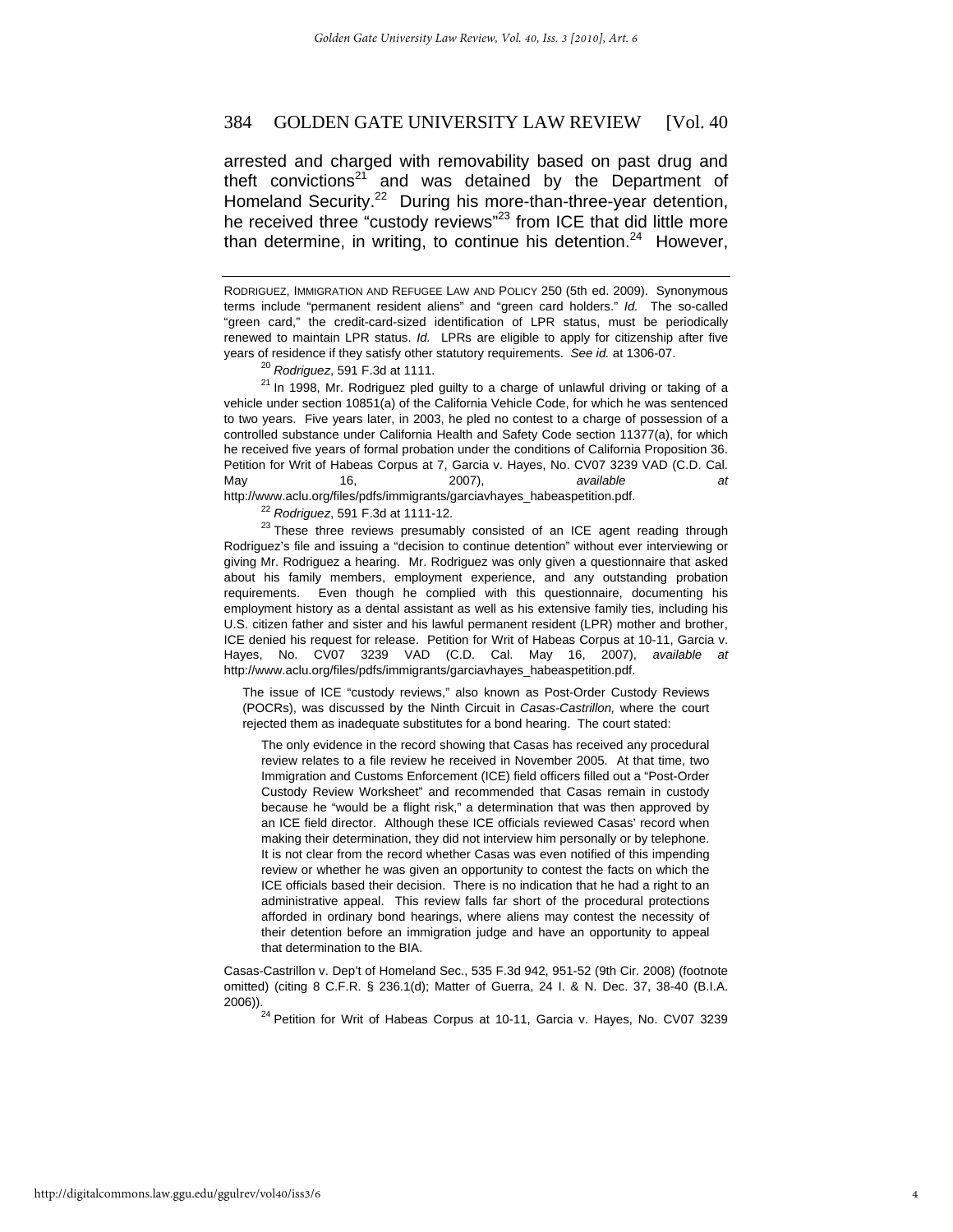during this three-year period, Rodriguez received neither an explanation of nor an opportunity to challenge the government's decision to detain him.<sup>25</sup>

On May 16, 2007, $^{26}$  Rodriguez filed a petition for habeas corpus against the Department of Homeland Security, the Department of Justice, ICE, and the head officials of various aliendetention facilities. $27$  Unlike the typical habeas petitioner, Rodriguez challenged not only the constitutionality of his own detention, but also the detention of the following class:

[A]ll non-citizens detained within [the Central District of California] who 1) are or will be detained for longer than six months pursuant to one of the general detention statutes pending completion of removal proceedings, including judicial review, and 2) have not been afforded a hearing to determine whether their prolonged detention is justified.<sup>28</sup>

After Rodriguez filed a motion for class certification in the district court, ICE responded by releasing him pursuant to an order of supervision and, thereafter, filed a motion to dismiss, arguing that the case had become moot.<sup>29</sup> In a two-sentence order, the district court denied both Rodriguez's motion for class certification and the government's motion to dismiss. $30$  Rodriguez thereafter appealed the denial of class certification. $31$ 

The central question for the Ninth Circuit was whether to certify this habeas class action. $32$  The court answered this in the affirmative, $33$  finding that the requirements of Federal Rule of Civil Procedure 23 had been met, including the requirements of Rule

VAD (C.D. Cal. May 16, 2007), *available at*  http://www.aclu.org/files/pdfs/immigrants/garciavhayes\_habeaspetition.pdf. 25 *Id.*

 $26$  Between 2004 and 2007, an immigration judge determined that Rodriguez was subject to mandatory removal based on either of his past drug or theft offenses. Rodriguez appealed, and the BIA reversed the IJ's finding that he was removable on the basis of his drug offense but upheld his removal under the theft conviction. Rodriguez then appealed that finding to the Ninth Circuit and at the same time filed the habeas petition and motion for class certification. The Ninth Circuit stayed his removal pending its decision in the

habeas action. *Rodriguez*, 591 F.3d at 1111-12.<br><sup>27</sup> *Id.* at 1112.<br><sup>28</sup> Appellant's Opening Brief at 4, Rodriguez v. Hayes, 591 F.3d 1105 (9th Cir. 2010)<br>(No 08-56156), 2008 WL 4726528.

<sup>&</sup>lt;sup>29</sup> Rodriguez, 591 F.3d at 1112.<br><sup>30</sup> *Id* 

<sup>31</sup> *Id.*

<sup>32</sup> *Id.* at 1112-13. 33 *Id.* at 1126.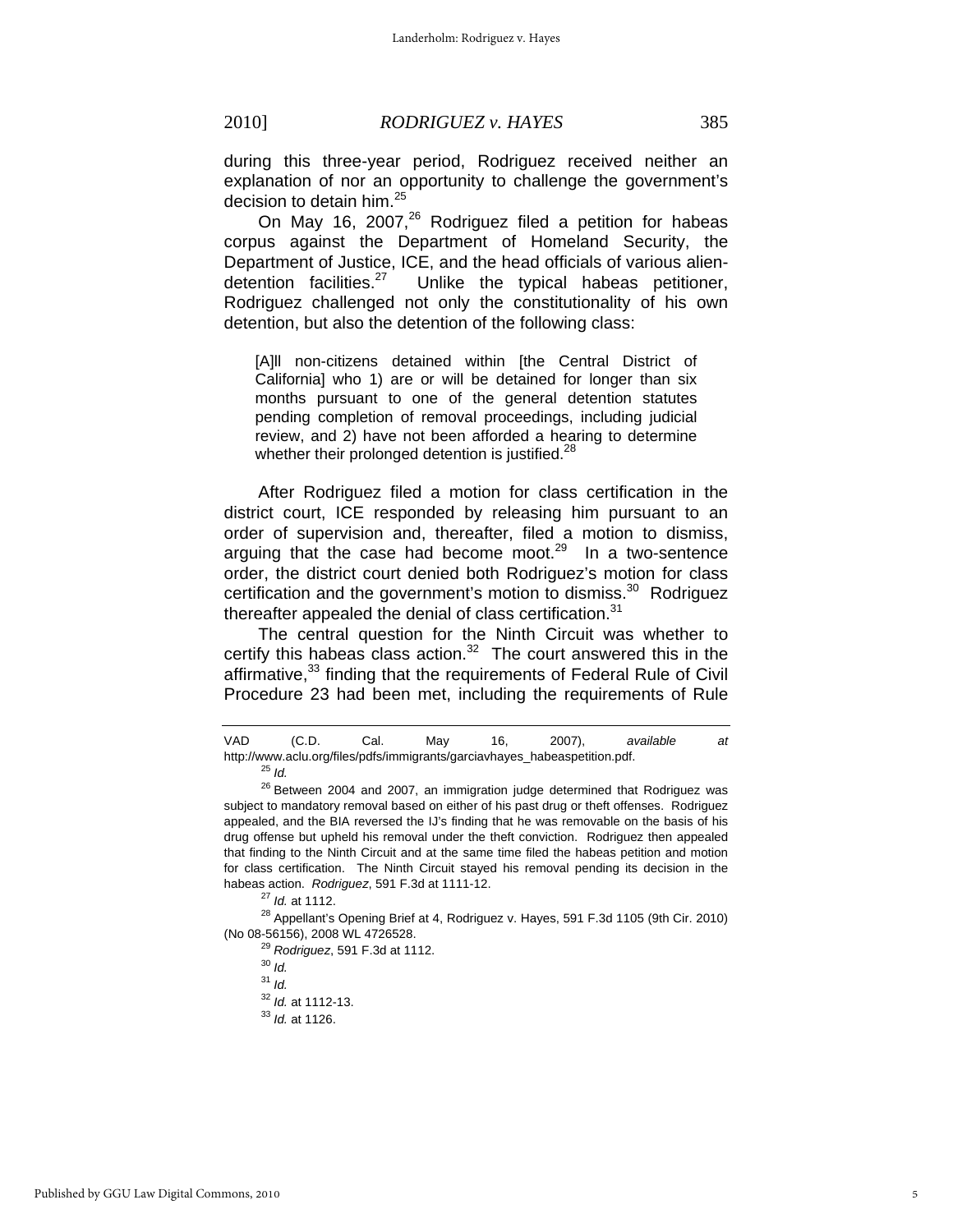23(a) (i.e., numerosity, commonality, typicality, and adequacy of class representation) $34$  and of Rule 23(b)(2), which authorizes class treatment if injunctive or declaratory relief sought is "appropriate respecting the class as a whole."<sup>35</sup>

III. ANALYSIS BY THE COURT

# A. PRELIMINARY MATTERS: STANDARD OF REVIEW AND APPROPRIATENESS OF CLASS DEFINITION

First, the court addressed the standard of review it should use to evaluate the district court's denial of class certification.<sup>36</sup> Normally, on review of a class-certification decision, an appellate court grants a certain amount of deference to the lower court and reviews the record simply for abuse of discretion. $37$  However, if the lower court's order was not supported by sufficient findings as in *Rodriguez*, where the lower court made no findings whatsoever — the court of appeals may evaluate the question of class certification for itself, with less deference to the lower court's opinion.38

The court next acknowledged that the proposed class of noncitizen detainees was adequately defined. $39$  Although the class members were detained under different statutes (and, therefore, might not fall into a single class), the court found Rodriguez's class definition to be adequate, agreeing that the "general

FED. R. CIV. P. 23(a).<br> $35$  Rule 23(b) provides in part that:

A class action may be maintained if Rule 23(a) is satisfied and if: . . . (2) the party opposing the class has acted or refused to act on grounds that apply generally to the class, so that final injunctive relief or corresponding declaratory relief is appropriate respecting the class as a whole . . . .

 $34$  Rule 23(a) provides that a class may be certified only if:

<sup>(1)</sup> the class is so numerous that joinder of all members is impracticable; (2) there are questions of law or fact common to the class; (3) the claims or defenses of the representative parties are typical of the claims or defenses of the class; and (4) the representative parties will fairly and adequately protect the interests of the class.

FED. R. CIV. P. 23(b). 36 *Rodriguez*, 591 F.3d at 1112-13. 37 *Id.* (citing Zinser v. Accufix Research Inst., Inc., 253 F.3d 1180, 1186 (9th Cir. 2001), *opinion amended on denial of reh'g*, 273 F.3d 1266 (9th Cir. 2001)). 38 *Rodriguez*, 591 F.3d at 1113 (citing Molski v. Gleich, 318 F.3d 937, 946 (9th Cir.

<sup>2003);</sup> Local Joint Executive Bd. of Culinary/Bartender Trust Fund v. Las Vegas Sands,

Inc., 244 F.3d 1152, 1161 (9th Cir. 2001)). 39 *Rodriguez*, 591 F.3d at 1113.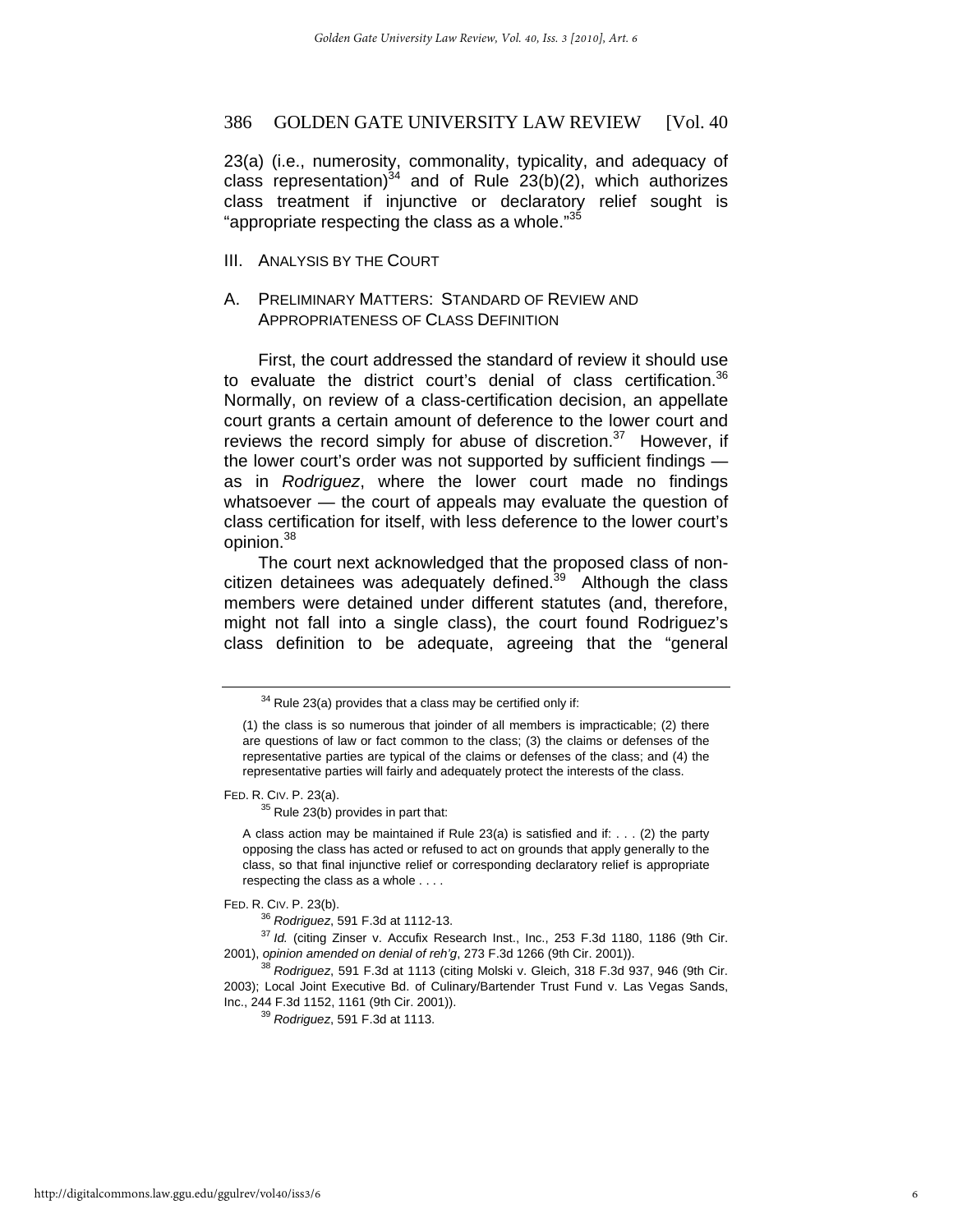[immigration] detention statutes" mentioned in the class definition referred narrowly to three specific detention statutes.<sup>40</sup> Turning to each of these statutes separately, the court explained their relevance as follows:

The three immigration detention statutes implicated by the proposed class govern detention of aliens at different stages of the admission and removal process. 8 U.S.C. § 1225(b) provides for discretionary detention of aliens pending a determination of admissibility. 8 U.S.C. § 1226 provides for both discretionary detention generally and mandatory detention for certain narrow categories of aliens pending a determination of their removability. 8 U.S.C. § 1231(a) provides for mandatory detention of aliens ordered removed during the 90 day removal period and discretionary detention after the end of the removal period.<sup>41</sup>

If the [asylum] officer determines at the time of the interview [upon arrival in the United States] that an alien has a credible fear of persecution . . ., the alien shall be detained for further consideration of the application for asylum.

#### 8 U.S.C.A. § 1225(b)(1)(B)(ii) (Westlaw 2010).

8 U.S.C. § 1225(b)(2)(A) provides as follows:

[I]n the case of an alien who is an applicant for admission, if the examining immigration officer determines that an alien seeking admission is not clearly and beyond a doubt entitled to be admitted, the alien shall be detained for a proceeding under section 1229(a) of this title.

#### 8 U.S.C.A. § 1225(b)(2)(A) (Westlaw 2010).

8 U.S.C. § 1226(a) provides as follows:

On a warrant issued by the Attorney General, an alien may be arrested and detained pending a decision on whether the alien is to be removed from the United States.

#### 8 U.S.C.A. § 1226(a) (Westlaw 2010).

8 U.S.C. § 1226(c) provides, in relevant part, as follows:

The Attorney General shall take into custody any alien who . . . is inadmissible by reason of having committed any offense covered in section 1182(a)(2) of this title, . . . is deportable by reason of having committed any offense covered in section  $1227(a)(2)(A)(ii)$ ,  $(A)(iii)$ ,  $(B)$ ,  $(C)$ , or  $(D)$  of this title, ... is deportable under section 1227(a)(2)(A)(i) of this title on the basis of an offense for which the alien has been sentenced[sic] to a term of imprisonment of at least 1 year, or . . . is inadmissible under section 1182(a)(3)(B) of this title or deportable under section 1227(a)(4)(B) of this title when the alien is released, without regard to

<sup>&</sup>lt;sup>40</sup> Id. The three general immigration statutes are the following sections of the INA: 8 U.S.C. §§ 1225(b), 1226, 1231(a). The court noted some ambiguity with regard to the applicability of a fourth detention statute, 8 U.S.C. § 1182(d)(5)(A), but stated that that statute was of no practical importance as it dealt with providing for discretionary parole of

detainees. 41 *Rodriguez*, 591 F.3d at 1113-14 (footnotes omitted).

 <sup>8</sup> U.S.C. § 1225(b)(1)(B)(ii) provides, in relevant part: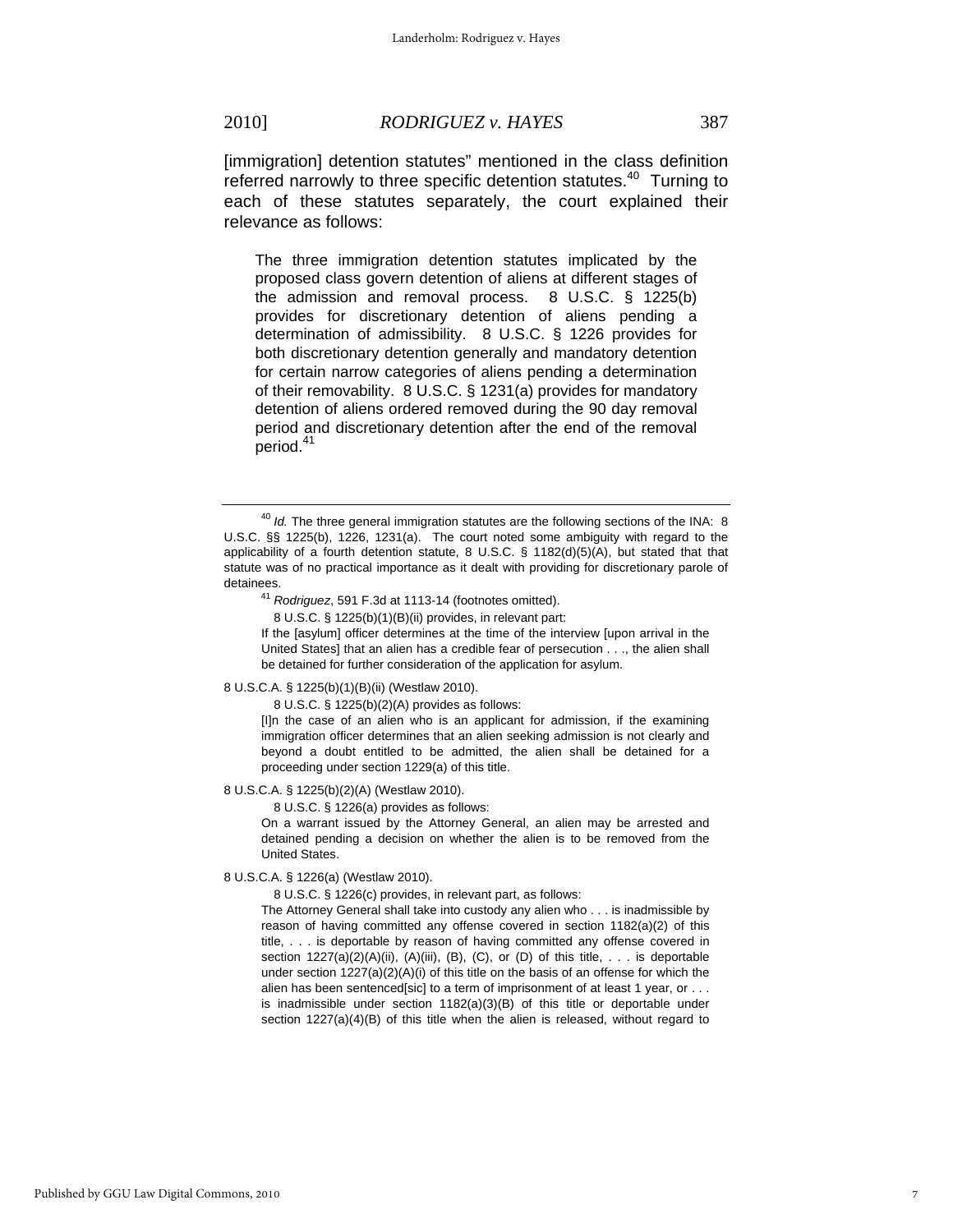The court then explained that the underlying merits of Rodriguez's and the class' claims were based on whether prolonged detention without a bond hearing was authorized under any of these statutes and, if so, whether such detention was constitutional.42 Finally, the court reached the central question of whether class certification was appropriate.<sup>43</sup> The government raised many challenges on appeal, including justiciability issues such as mootness and ripeness, jurisdictional challenges, and a claim of basic inappropriateness of certifying a class action on a petition for habeas corpus.<sup>44</sup> The court addressed each argument in turn.

### B. JUSTICIABILITY CHALLENGES: MOOTNESS AND RIPENESS

Approximately one month after Rodriguez filed the classcertification motion in the district court, and shortly before filing its opposition to the motion, the government decided to release

#### 8 U.S.C.A. § 1226(c) (Westlaw 2010).

8 U.S.C. § 1231(a)(2) provides as follows:

During the removal period, the Attorney General shall detain the alien. Under no circumstance during the removal period shall the Attorney General release an alien who has been found inadmissible under section 1182(a)(2) or 1182(a)(3)(B) of this title or deportable under section 1227(a)(2) or 1227(a)(4)(B) of this title.

8 U.S.C.A. § 1231(a)(2) (Westlaw 2010).

8 U.S.C. § 1231(a)(6) provides as follows:

An alien ordered removed who is inadmissible under section 1182 of this title, removable under section  $1227(a)(1)(C)$ ,  $1227(a)(2)$ , or  $1227(a)(4)$  of this title or who has been determined by the Attorney General to be a risk to the community or unlikely to comply with the order of removal, may be detained beyond the removal period and, if released, shall be subject to the terms of supervision in paragraph (3).

8 U.S.C.A. § 1231(a)(6) (Westlaw 2010).

8 U.S.C. § 1231(a)(1)(C) provides as follows:

The removal period shall be extended beyond a period of 90 days and the alien may remain in detention during such extended period if the alien fails or refuses to make timely application in good faith for travel or other documents necessary to the alien's departure or conspires or acts to prevent the alien's removal subject to an order of removal.

8 U.S.C.A. § 1231(a)(1)(C) (Westlaw 2010). 42 *Rodriguez*, 591 F.3d at 1114-15. 43 *Rodriguez*, 591 F.3d at 1111. 44 Respondents-Appellees' Answering Brief, Rodriguez v. Hayes, 591 F.3d 1105 (9th Cir. 2010) (No. 08-56156), 2008 WL 5053992.

whether the alien is released on parole, supervised release, or probation, and without regard to whether the alien may be arrested or imprisoned again for the same offense.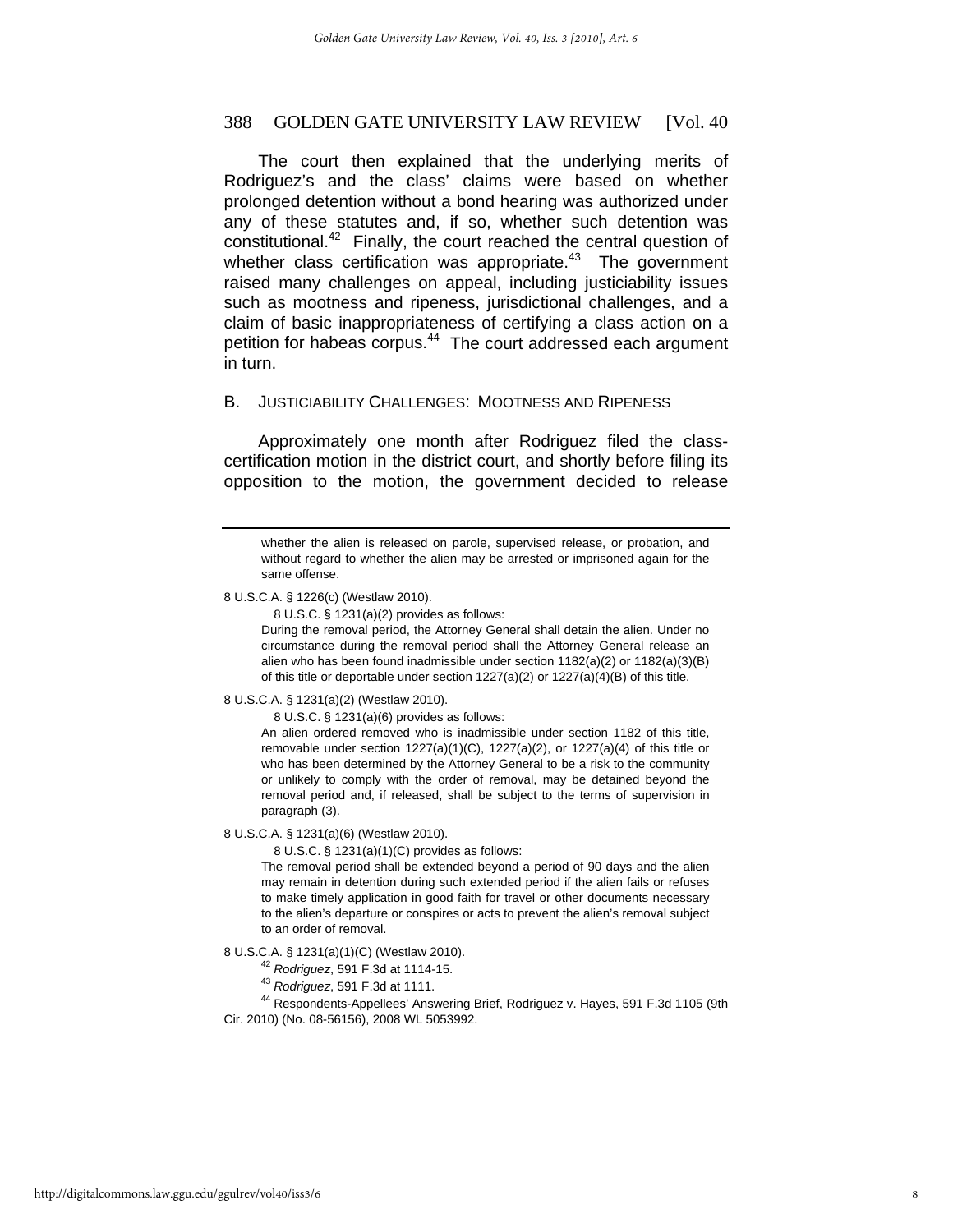Rodriguez under an order of supervision.<sup>45</sup> In light of his release, the government filed a motion to dismiss the action as moot, which the district court denied in a two-sentence order. $46$  On appeal, Rodriguez argued that the government had attempted to moot the class action by "picking off" the class representative.<sup>47</sup>

Without addressing this characterization of the government's conduct, the court of appeals noted that mootness was not a ground for denying class certification; rather, it is a ground to dismiss the action, which the lower court did not do. $48$ Furthermore, it continued, the case was not moot. $49$  The court found the mootness issue in this case to be similar to that found in the recent Supreme Court case *Clark v. Martinez*, 50 where one of the petitioners was released from detention and put on discretionary parole while his suit was ongoing.<sup>51</sup> The Supreme Court found the petitioner in *Clark* to have a continuing personal stake in the outcome, notwithstanding his release from custody, because he was still subject to the government's discretionary authority to terminate his release.<sup>52</sup>

The Ninth Circuit noted that Rodriguez's release was also

v. Hayes, 591 F.3d 1105 (9th Cir. 2010) (No. 08-56156), 2008 WL 5053992. 48 *Rodriguez*, 591 F.3d at 1117. 49 *Id.* at 1117-18. 50 Clark v. Martinez, 543 U.S. 371 (2005) (extending *Zadvydas* to undocumented immigrants).<br><sup>51</sup> The *Rodriguez* court quoted the Supreme Court:

If Benitez [one of the petitioners in *Clark v. Martinez*] is correct, as his suit contends, that the Government lacks the authority to continue to detain him, he would have to be released, and could not be taken back into custody unless he violated the conditions of . . . or his detention became necessary to effectuate his removal . . . . His current release, however, is not only limited to one year, *but subject to the Secretary's discretionary authority to terminate*. . . . Thus, Benitez continue[s] to have a personal stake in the outcome of his petition.

*Rodriguez*, 591 F.3d at 1117 (quoting Clark v. Martinez, 543 U.S. 371, 376 n.3 (2005) (omitting citations and internal quotations, and adding emphasis)). 52 *Rodriguez*, 591 F.3d at 1117; *see* Clark v. Martinez, 543 U.S. 371, 376 n.3 (2005).

<sup>&</sup>lt;sup>45</sup> *Rodriguez*, 591 F.3d at 1117.<br><sup>46</sup> *Id.* at 1112.<br><sup>47</sup> Appellant's Opening Brief at 5-7, Rodriguez v. Hayes, 591 F.3d 1105 (9th Cir. 2010) (No. 08-56156), 2008 WL 4726528. Rodriguez's opening brief recites the evidence of this "picking off" accusation: After Rodriguez was released under supervision, his attorney filed a separate and similar class action habeas petition challenging the same governmental conduct. The class representative of this action was a man named Mr. Jung Jin Lee, who had been detained for more than two years with no detention hearing. Again, shortly after filing the case, the government released Mr. Lee on supervision without any explanation from ICE. *Id.* at 6-7. In its reply brief, the government stated that this argument "is without merit." *See* Respondents-Appellees' Answering Brief at 22, Rodriguez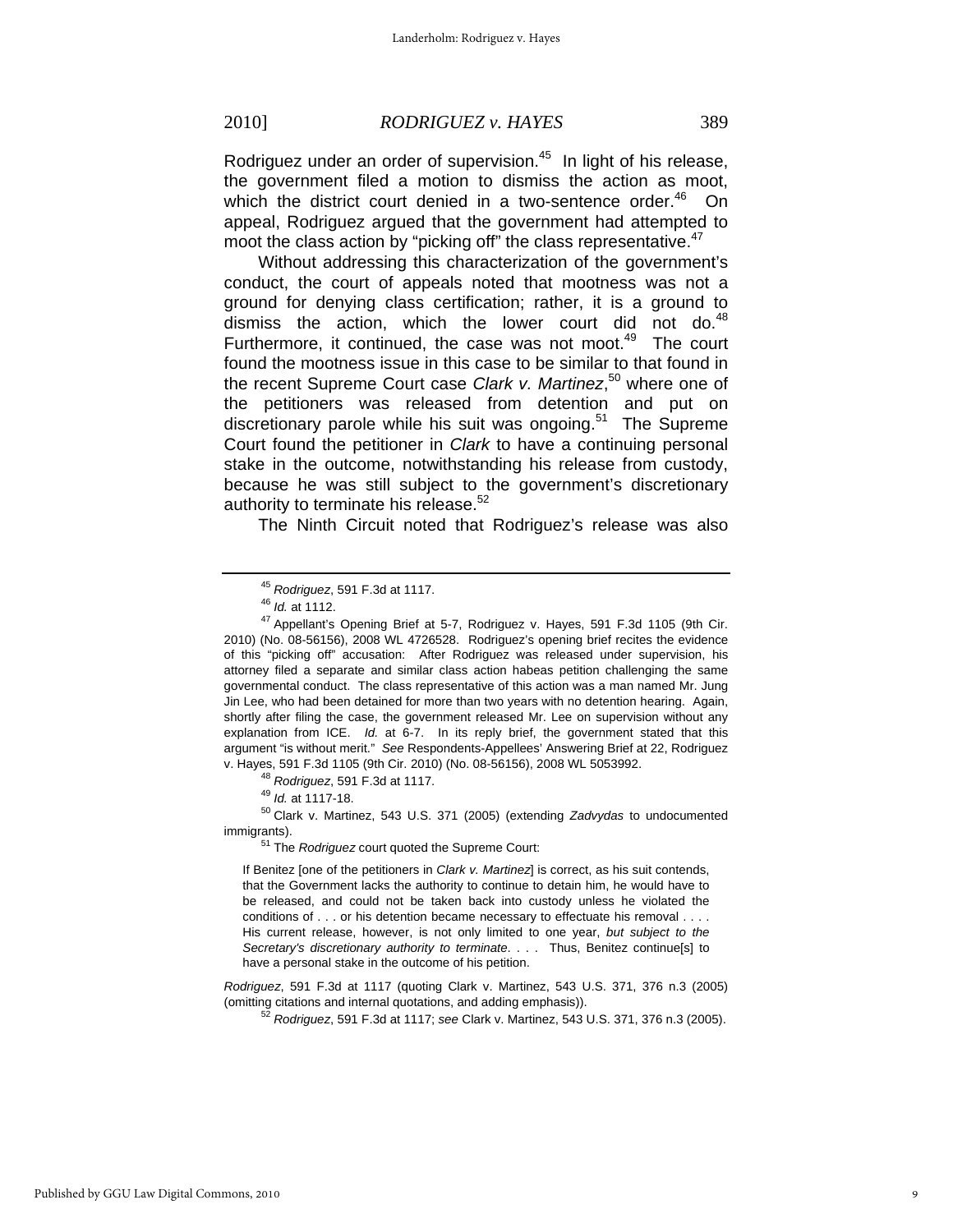subject to revocation at the government's discretion.<sup>53</sup> Furthermore, the court noted that Rodriguez's release was subject to many restrictions, including that he wear an ankle monitoring device at all times and remain within fifty feet of his home from 7:00 p.m. to  $7:00$  a.m. every night.<sup>54</sup> Accordingly, the court found the controversy to be live and not moot. $55$ 

The government next argued that class certification should be denied because some of the claims of the proposed class were not yet ripe.<sup>56</sup> According to the government, the class claims were not ripe for two reasons. First, "there is no indication yet that the government is refusing to comply with *Casas-Castrillon's* ruling."57 Second, the proposed class itself "references future class members."<sup>58</sup> The court disagreed with both points.<sup>59</sup>

The Ninth Circuit first stated that, even if the government were complying with *Casas-Castrillon* by granting a bond hearing to those immigrants detained for more than six months, it would not affect the claims of class members who had not yet received such hearings.<sup>60</sup> As the court explained, if the government complied with *Casas-Castrillon* (by giving some members valid hearings), the size of the class would be reduced, but it would not render the other class members' claims unripe.<sup>61</sup> Second, the court made clear that there is nothing unusual or objectionable about including future class members in a class. $62$  The court explained that when these future persons become members of a proposed class, their claims will necessarily be ripe. $63$  Thus, neither ripeness nor mootness barred class certification.<sup>64</sup>

<sup>&</sup>lt;sup>53</sup> Rodriguez, 591 F.3d at 1118.<br><sup>54</sup> Id. ("The strict limitations on Petitioner's freedom, therefore, provide an additional reason why his case presents a live controversy." *Id.* (citing Carafas v. LaVallee, 391 U.S. 234, 238 (1968))). 55 *Rodriguez*, 591 F.3d at 1117-18. 56 *Id.* at 1118 ("[A] claim is not ripe for adjudication if it rests upon contingent future

events that may not occur at all." (quoting Bova v. City of Medford, 564 F.3d 1093, 1096 (9th Cir. 2009))). 57 *Casas-Castrillon v. Department of Homeland Security*, 535 F.3d 942 (9th Cir.

<sup>2008)</sup> is the most recent of the Ninth Circuit's post-*Zadvydas* line of cases interpreting the need for bond hearings.<br><sup>58</sup> *Rodriguez*, 591 F.3d at 1118.<br><sup>59</sup> *Id.* 

<sup>60</sup> *Id.*

<sup>61</sup> *Id.*

<sup>62</sup> *Id.; see*, *e.g.*, Probe v. State Teachers' Ret. Sys., 780 F.2d 776, 780 (9th Cir. 1986); LaDuke v. Nelson, 762 F.2d 1318, 1321-26 (9th Cir. 1985). 63 *Rodriguez*, 591 F.3d at 1118. 64 *Id.*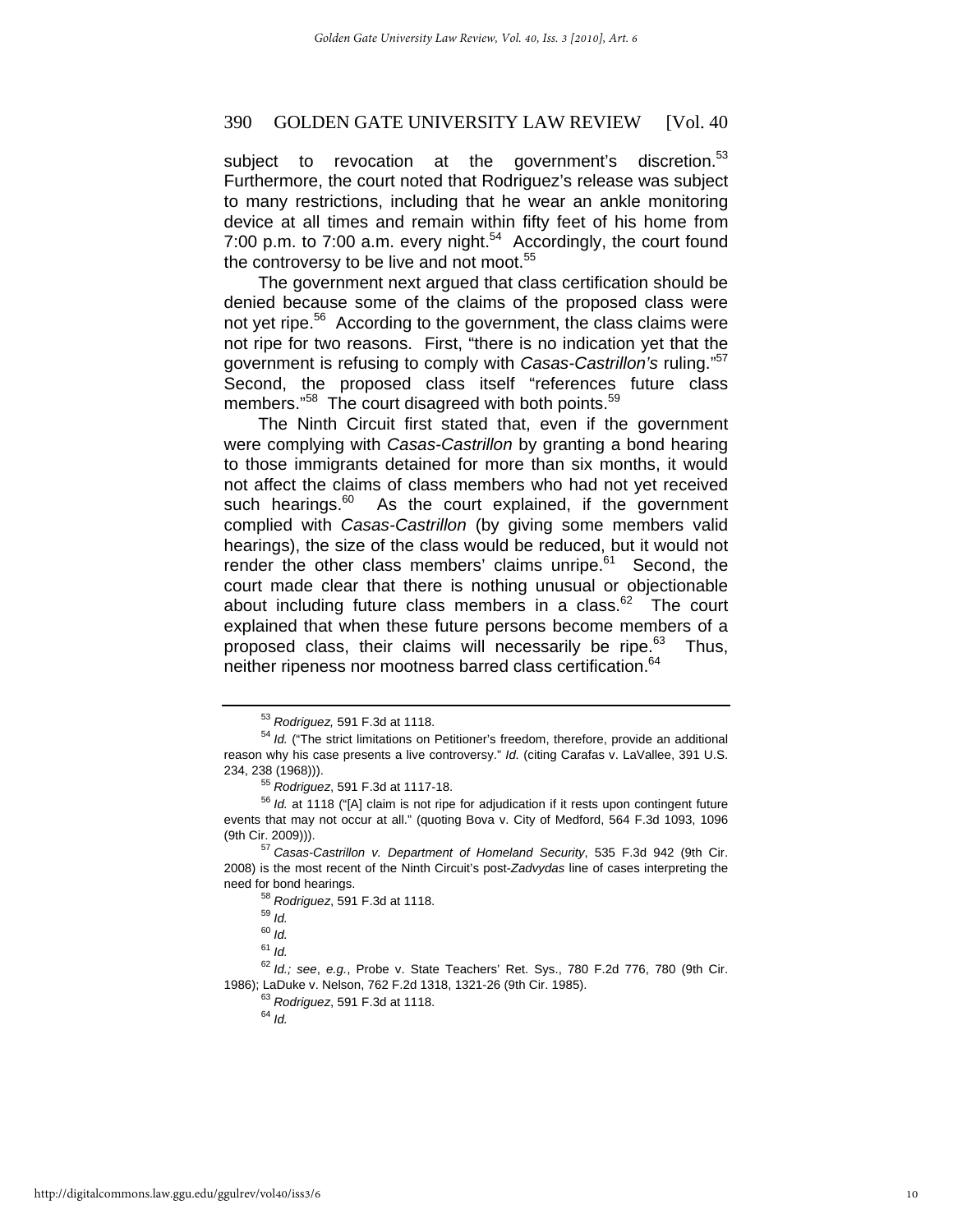Perhaps as its strongest argument, the government contended that Section 306(a) (codified as 8 U.S.C. § 1252(f) $^{65}$  of the Illegal Immigration Reform and Immigrant Responsibility Act (IIRIRA)) required a denial of class certification because it divests federal courts (except the Supreme Court) of jurisdiction to grant injunctive relief from removal or detention to anyone other than certain individuals.<sup>66</sup> This issue raises interesting constitutional questions. Can Congress limit either the courts' jurisdiction to resolve habeas corpus claims or their power to grant injunctive relief from these detention statutes? $67$  Can Congress eliminate the lower federal courts' jurisdiction to hear class claims completely? According to the government, that is exactly what Congress did in 1996 with the passage of IIRIRA.<sup>68</sup>

The Ninth Circuit found the government's contention to be mistaken primarily for two reasons.<sup>69</sup> First, the court noted that section 1252(f) does not restrict the availability of declaratory relief, and in this case, the class was seeking a declaration that, in order to comply with the Constitution, detention under the general

Regardless of the nature of the action or claim or of the identity of the party or parties bringing the action, no court (other than the Supreme Court) shall have jurisdiction or authority to enjoin or restrain the operation of the provisions of part IV of this sub-chapter, as amended by [IIRIRA], other than with respect to the application of such provisions to an individual alien against whom proceedings under such part have been initiated.

8 U.S.C.A. § 1252(f)(1) (Westlaw 2010).<br><sup>67</sup> The government explained its stance on the issue as follows:

Petitioner [Rodriguez] argues that Congress cannot strip courts of jurisdiction to grant habeas corpus relief without specifically citing to the federal habeas statute. [ . . . ] This argument lacks merit as it confuses the issue. Congress did not strip the courts of habeas corpus jurisdiction, but rather acted to limit injunctive relief. Here, Petitioner seeks an injunction requiring the Government to conduct bond hearings for all class members. This is precisely the request that Section 1252(f)(1) bars.

Respondents-Appellees' Answering Brief at 13, Rodriguez v. Hayes, 591 F.3d 1105 (9th Cir. 2010) (No. 08-56156), 2008 WL 5053992 (citation omitted). 68 *Rodriguez*, 591 F.3d at 1118-19. 69 *Id.* at 1119.

<sup>65 8</sup> U.S.C.A. § 1252(f) (Westlaw 2010).

<sup>66</sup> *Rodriguez*, 591 F.3d at 1118-19 (quoting 8 U.S.C. § 1252(f)(1)); Respondents-Appellees' Answering Brief at 11, Rodriguez v. Hayes, 591 F.3d 1105 (9th Cir. 2010) (No. 08-56156), 2008 WL 5053992. IIRIRA section 306(a), codified at 8 U.S.C. §1252(f)(1), provides as follows: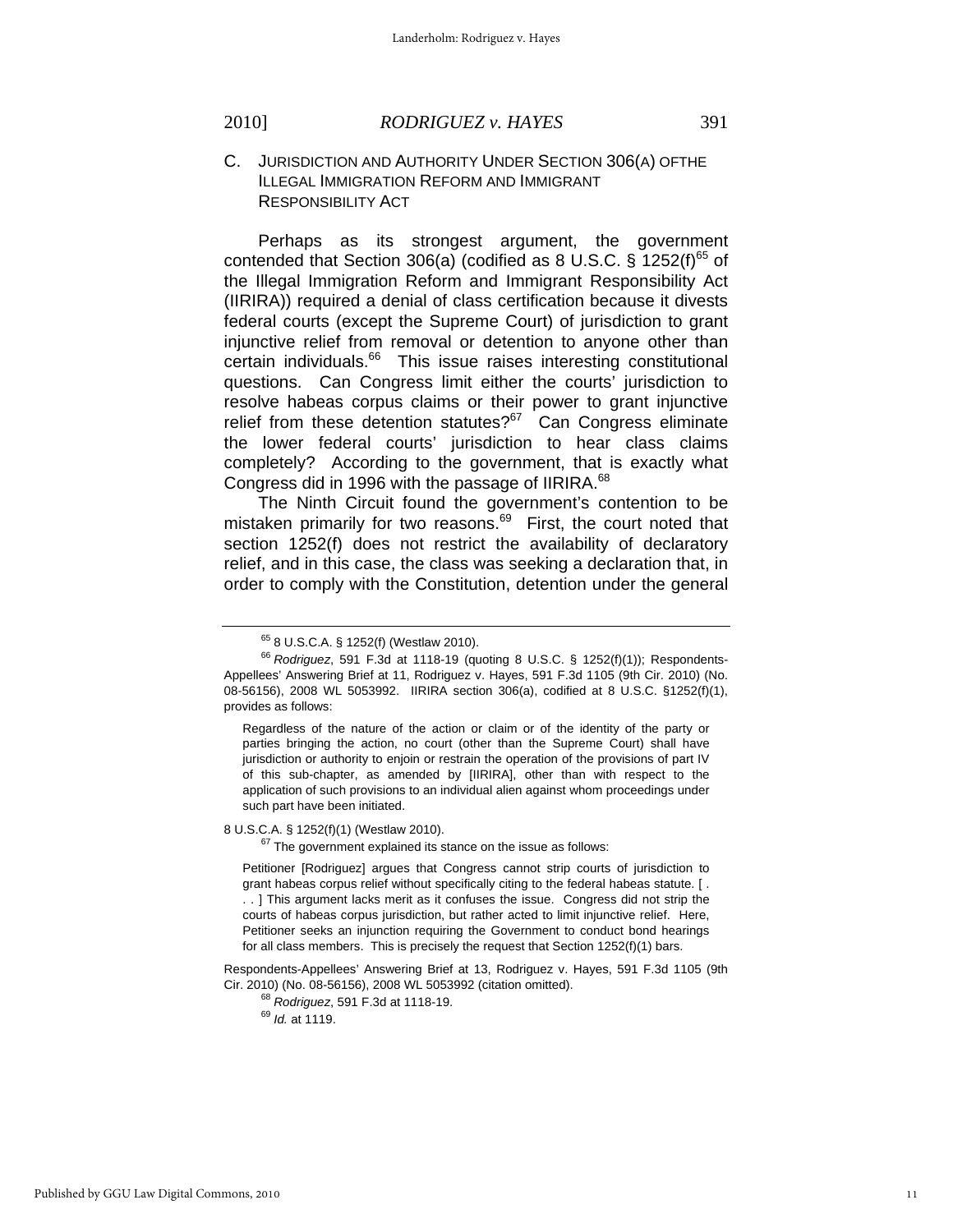immigration statutes requires that class members receive a bond hearing.<sup>70</sup> Second, the court emphasized that section 1252(f) "prohibits only injunction of 'the operation of' the detention statutes, not injunction *of a violation* of the statutes."71 The court therefore agreed with Rodriguez that section 1252(f) did not apply to bar injunctive relief for the proposed class. $<sup>72</sup>$ </sup>

# D. APPROPRIATENESS OF HABEAS CORPUS CLASS ACTIONS

The last of the preliminary arguments addressed by the court was whether the Supreme Court's holding in *Rumsfeld v. Padilla*<sup>73</sup> rendered class relief inappropriate in this instance.<sup>74</sup> The government contended that *Padilla* made class relief impossible because it requires individual class members to bring their claims against the various wardens overseeing their specific detention and, therefore, does not allow one representative to bring suit against all the wardens in the whole Central District of California.<sup>75</sup> The government therefore suggested that, ""at a jurisdictional minimum,' all proposed class members must be under the immediate supervision of the same custodian."76 While this argument may be creative, the court rejected it as "baseless"'

challenging present physical detention, "the default rule is that the proper respondent is the warden of the facility where the prisoner is being held, not the Attorney General or some other remote supervisory official."). 74 *Rodriguez*, 591 F.3d at 1121. 75 *Id.*

<sup>76</sup> *Id.* (quoting Respondents-Appellees' Answering Brief at 16, Rodriguez v. Hayes, 591 F.3d 1105 (9th Cir. 2010) (No. 08-56156), 2008 WL 5053992). 77 *Rodriguez*, 591 F.3d at 1121. The court explained as follows:

Respondents fail to recognize that *Padilla* specifically reserved the question of whether the proper respondent in habeas challenges brought by "an alien detained pending deportation" would be the immediate custodian of the alien. *Padilla,* 542 U.S. at 436 n.8, 124 S. Ct. 2711. We need not reach it because, even were the Supreme Court's statement in *Padilla* applicable here, Respondents' argument is

<sup>70</sup> *Id.* In so holding, the Ninth Circuit relied on the following reasoning: "Nor do we agree with Respondents that Section 1252(f)'s 'enjoin or restrain' should be interpreted to have the same scope as a different phrase, 'enjoin, suspend or restrain,' in the Tax Injunction and Johnson Acts, 28 U.S.C. §§ 1341 and 1342." *Id.* The court stated that the absence of the word "suspend" from § 1252(f) "suggests that Congress intended Section 1252(f)'s scope to be more limited than [those acts]." *Id.*

<sup>71</sup> *Rodriguez*, 591 F.3d at 1120 (emphasis added) (quoting Ali v. Ashcroft, 346 F.3d 873, 886 (9th Cir. 2003) (holding that where "a petitioner seeks to enjoin conduct that allegedly is not even authorized by the statute, the court is not enjoining the operation of part IV of subchapter II, and § 1252(f)(1) therefore is not implicated."), *vacated on unrelated grounds sub nom* by Ali v. Gonzales, 421 F.3d 795 (9th Cir. 2005)).<br><sup>72</sup> *Rodriguez*, 591 F.3d at 1120.<br><sup>73</sup> Rumsfeld v. Padilla, 542 U.S. 426, 435 (2004) (holding that in habeas petition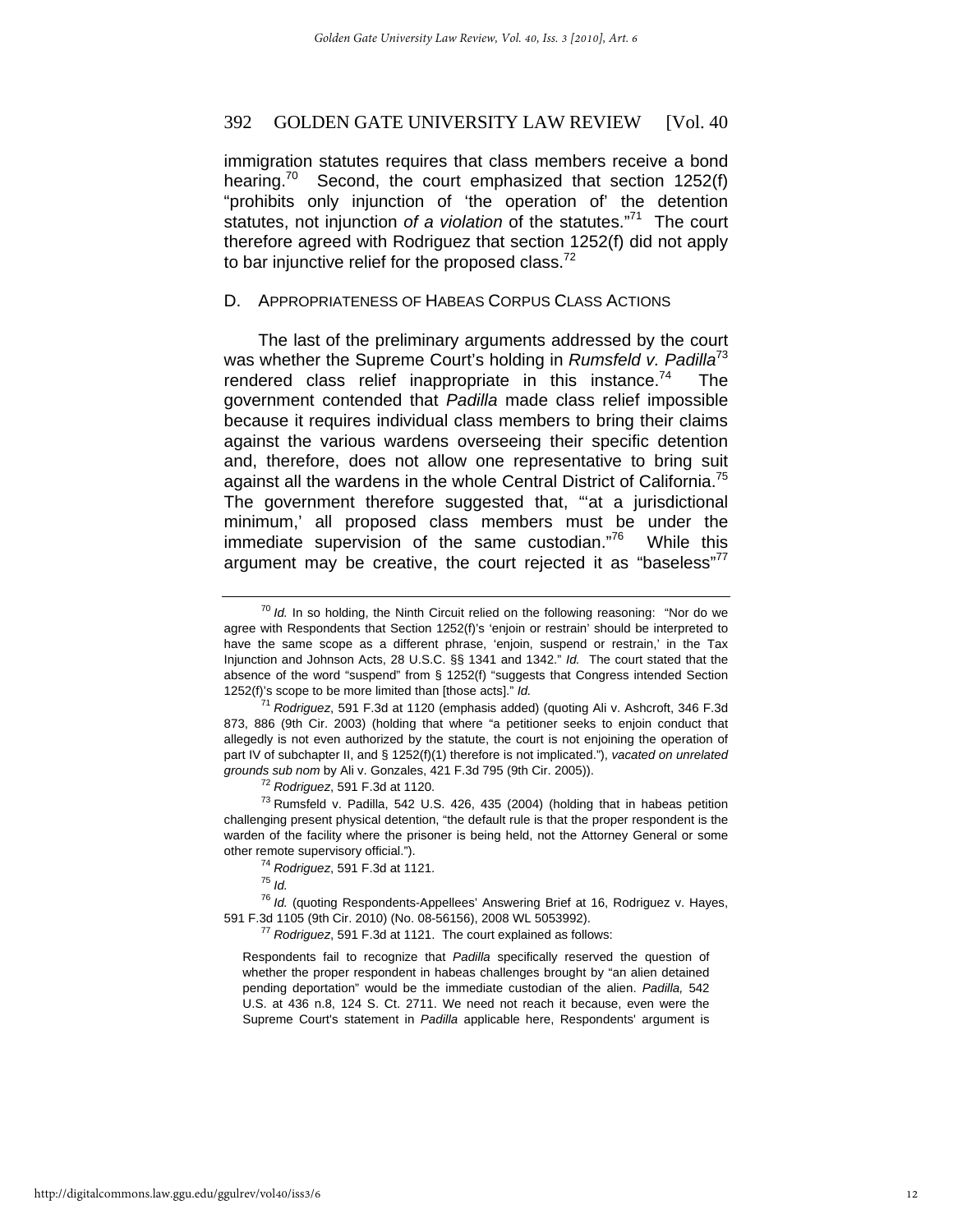and pointed out various precedents in which analogous habeas class actions have been maintained.<sup>78</sup>

#### E. COMPLIANCE WITH RULE 23

*1. Rule 23(a*)

Since no preliminary issue precluded the action, the Ninth Circuit was able to reach the question of whether the *Rodriguez* class satisfied the requirements of Rule 23 of the Federal Rules of<br>Civil Procedure.<sup>79</sup> Under the Rule, the party seeking class Under the Rule, the party seeking class certification has the burden of proving each of the four Rule 23(a) requirements and at least one of the requirements of Rule  $23(b)$ .<sup>80</sup> The court began by examining the requirements of Rule 23(a) and followed with a discussion of Rule 23(b)(2).

Rule 23(a) provides that a class may be certified only if:

(1) the class is so numerous that joinder of all members is impracticable;

(2) there are questions of law or fact common to the class;

(3) the claims or defenses of the representative parties are typical of the claims or defenses of the class; and

(4) the representative parties will fairly and adequately protect the interests of the class.<sup>81</sup>

#### a. Commonality

The commonality requirement is satisfied if the named plaintiff shares at least one common question of law or fact with the

*Id.*

because the government did not challenge this aspect of the class claim: "Respondents challenge the proposed class's compliance with all aspects of Rule 23 except the numerosity requirement, which Respondents concede is met." *Rodriguez*, 591 F.3d at 1122.

baseless. Respondents cite no authority or rationale for the proposition that we do not have jurisdiction to provide class relief in a habeas corpus action that meets the requirements for certification merely because class members are in the immediate custody of different facilities. Such actions have been maintained previously against single and multiple respondents.

<sup>78</sup> *Id.* (citing Schall v. Martin, 467 U.S. 253 (1984) (class of juveniles sought habeas corpus relief from pre-trial detention); United States *ex rel.* Sero v. Preiser, 506 F.2d 1115 (2d Cir. 1974) (class of young adults sought habeas corpus relief from confinement in state reformatories)).<br><sup>79</sup> Rodriguez, 591 F.3d at 1121-22.<br><sup>80</sup> *Id.* at 1122.<br><sup>81</sup> FED. R. CIV. P. 23(a). The court did not analyze the "numerosity" requirement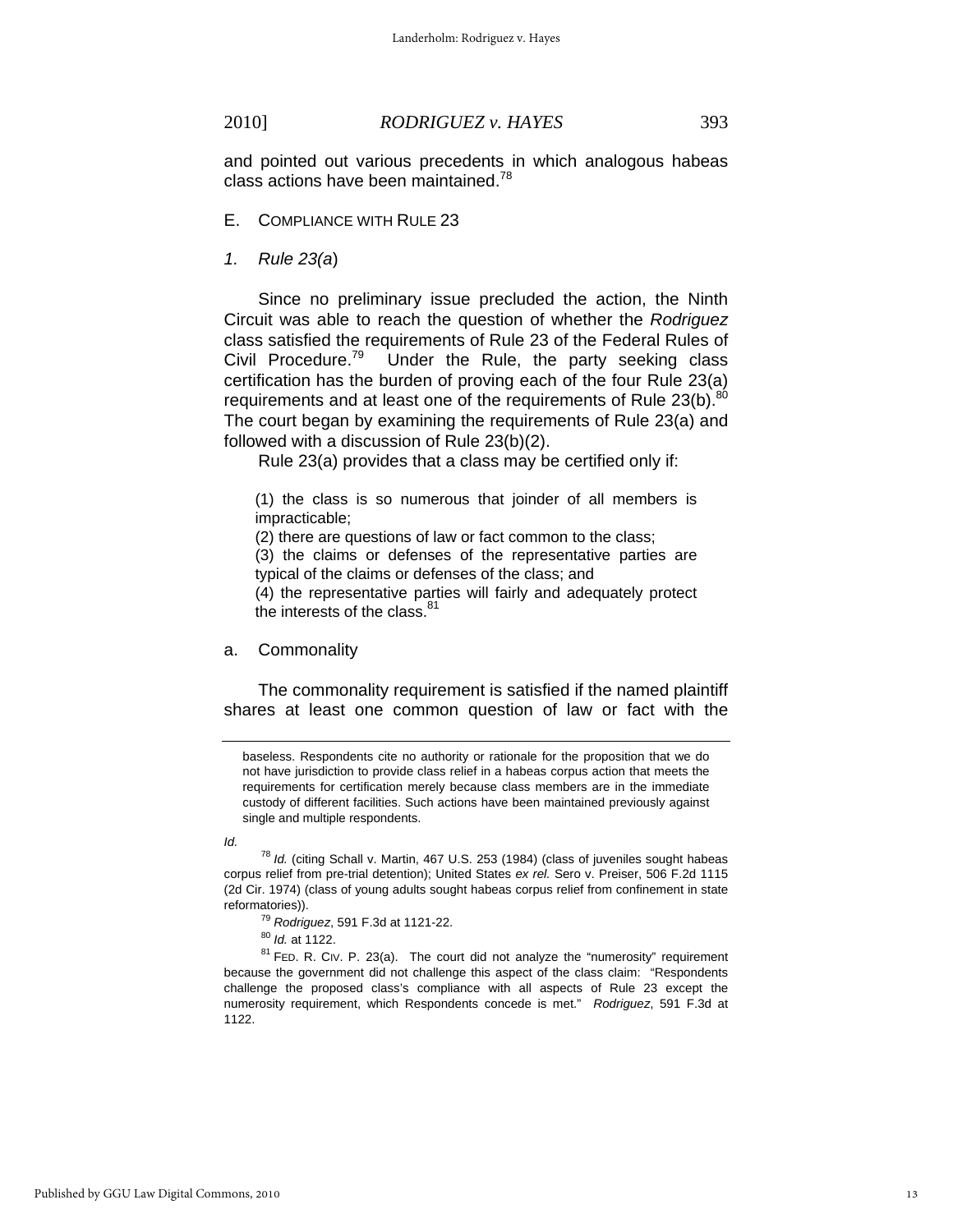grievances of the prospective class. $82$  This requirement ensures "that absentee members are fairly and adequately represented"<sup>83</sup> and that case management is practical and efficient.<sup>84</sup>

The court expressly found that the class met the commonality requirement.<sup>85</sup> Even though many of the class members were detained under different immigration statutes and did not share exactly the same issues of law or fact, $86$  they all raised a common constitutional issue: whether "an individual [may] be detained for over six months without a bond hearing under a statute that does not explicitly authorize detention for longer than that time without generating serious constitutional concerns."87 The court also mentioned that finding commonality in this case would further the purposes of this requirement because it would increase judicial efficiency by enabling the court to adopt a "uniform framework for analyzing detainee claims to a bond hearing."88 Finally, the court pointed out that, whatever differences may exist among the class members (e.g., their detention under different sections of the INA), sub-classes might be formed as the lower court may find appropriate.<sup>89</sup>

# b. Typicality

The typicality requirement necessitates that the claims of the class representative be typical of those of the class. $90$  This requirement is satisfied "when each class member's claim arises from the same course of events, and each class member makes similar legal arguments to prove the defendant's liability."<sup>91</sup>

Rodriguez's claim seeking a bond hearing was found to be "reasonably co-extensive with the claims of the class."<sup>92</sup> That his detention was under a different statute from the detentions of some other class members, that his challenge occurred at a

<sup>85</sup> *Id.* <sup>86</sup> *Id.*<br><sup>87</sup> *Id.* at 1123. 88 *Id.*<br><sup>89</sup> *Id.* 89<br><sup>90</sup> *Id.* at 1124.<br><sup>91</sup> *Id.* (quoting Armstrong v. Davis, 275 F.3d 849, 868 (9th Cir. 2001)).<br><sup>92</sup> *Id*.

<sup>82</sup> *Rodriguez*, 591 F.3d at 1122 (quoting Baby Neal *ex rel.* Kanter v. Casey, 43 F.3d 48, 56 (3d Cir. 1994)). 83 *Rodriguez*, 591 F.3d at 1122 (quoting Walters v. Reno, 145 F.3d 1032, 1045 (9th

Cir. 1998)).<br><sup>84</sup> *Id.*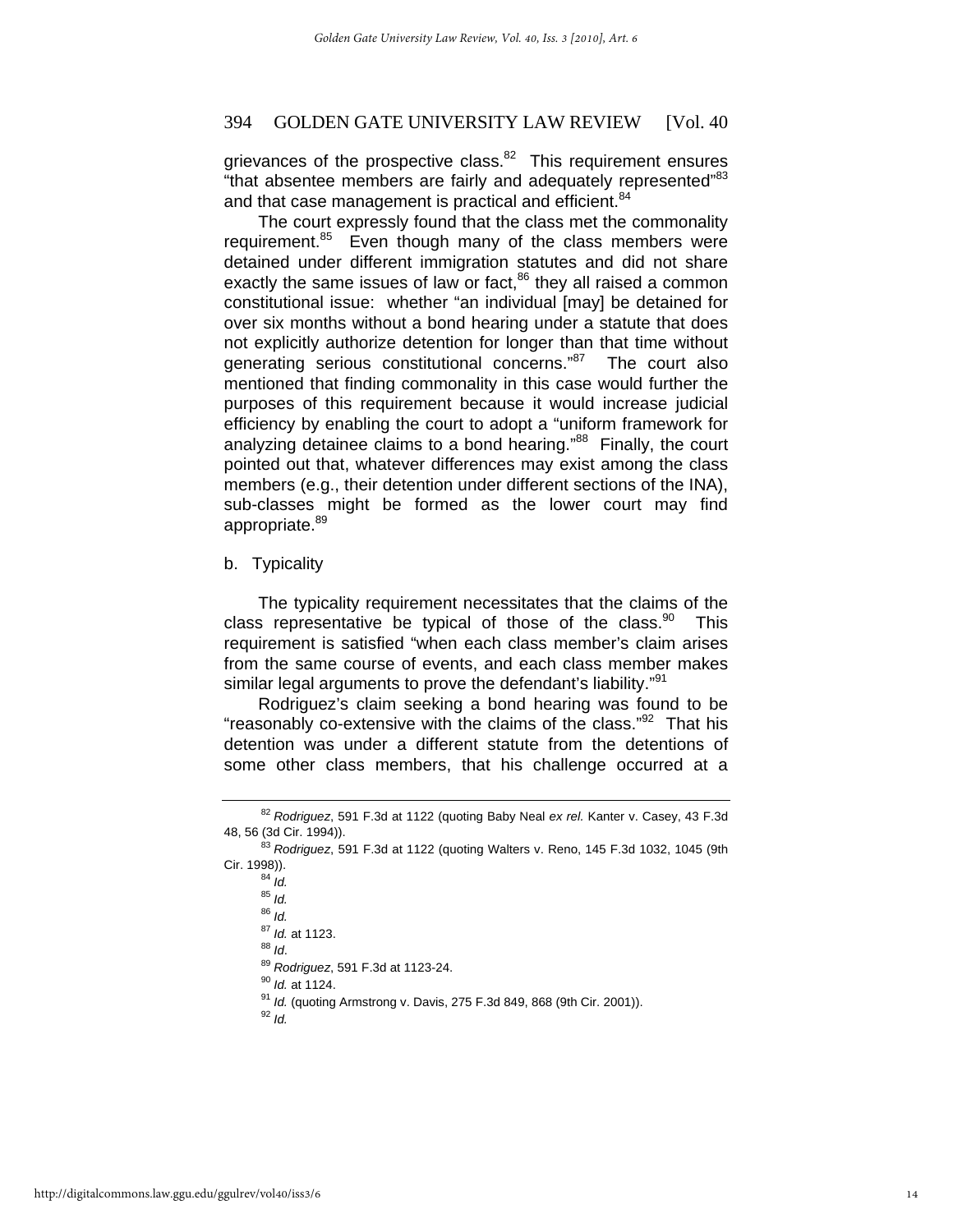different stage in his removal proceedings (i.e., during the appeal of his "aggravated felon" status determination to the Ninth Circuit), and that he had been out on supervised release were all held to be immaterial.<sup>93</sup> They did not render his claim moot, nor did his "aggravated felon" status make him any less entitled to a bond hearing than other class members.<sup>94</sup> Therefore, the court held that Rodriguez's claim was typical. $95$ 

### c. Adequacy

For a class representative to satisfy the adequacy requirement, various factors must be considered, including "the qualifications of counsel for the representatives, an absence of antagonism, a sharing of interests between representatives and absentees, and the unlikelihood that the suit is collusive."96 Because Rodriguez had alleged the qualifications of his counsel in the district court and because respondents did not question those allegations but merely challenged his adequacy by "re-asserting their commonality and typicality arguments,"97 the court found no reason to deny class certification due to lack of adequate representation.<sup>98</sup>

# *2. Rule 23(b)(2)*

An action that meets the requirements of Rule 23(a) may proceed as a class action under Rule 23(b)(2) if the primary relief sought is declaratory or injunctive.<sup>99</sup> The Ninth Circuit previously found the 23(b)(2) requirement satisfied when "class members complain of a pattern or practice that is generally applicable to the class as a whole."<sup>100</sup> Rodriguez and the class challenged the government's practice of prolonged detention without providing a bond hearing. As a remedy, the class sought injunctive and declaratory relief requiring each class member access to a constitutionally valid hearing before an immigration judge with the

<sup>93</sup> *Id.*

<sup>94</sup> *Rodriguez*, 591 F.3d at 1124. 95 *Id.*

<sup>96</sup> *Id.* at 1125 (quoting Walters v. Reno, 145 F.3d 1032, 1046 (9th Cir. 1998)).<br><sup>97</sup> *Rodriguez*, 591 F.3d at 1125.<br><sup>98</sup> *Id* 

<sup>&</sup>lt;sup>99</sup> Id. (quoting Zinser v. Accufix Research Inst., Inc., 253 F.3d 1180, 1195 (9th Cir. 2001), opinion amended on denial of reh'g, 273 F.3d 1266 (9th Cir. 2001)).

<sup>2001),</sup> *opinion amended on denial of reh'g*, 273 F.3d 1266 (9th Cir. 2001)). 100 *Rodriguez*, 591 F.3d at 1125 (quoting *Walters*, 145 F.3d at 1047).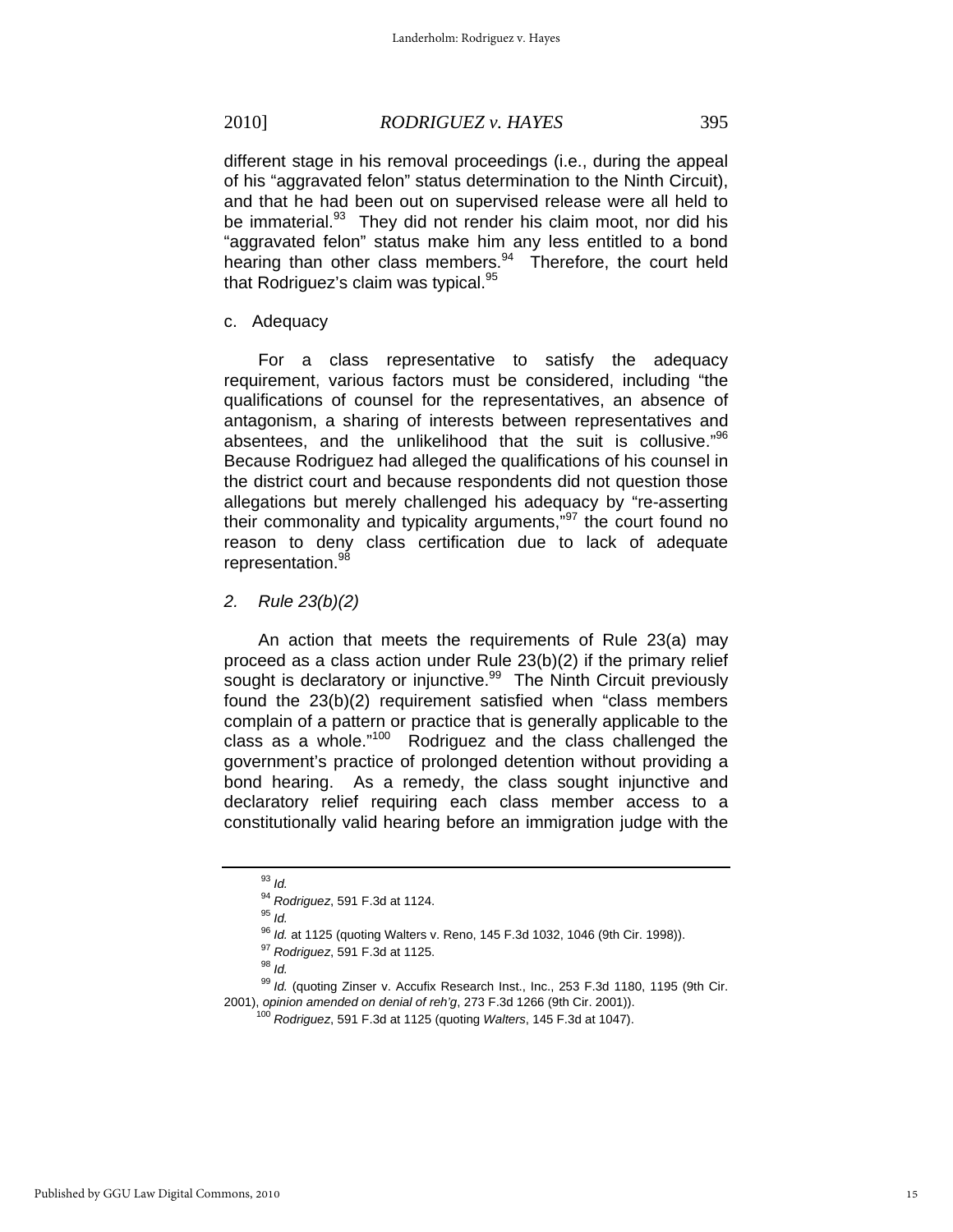burden placed on the government to show by clear and convincing evidence that the detention is justified, e.g., that the detainee is a flight risk or poses a danger to the community.<sup>101</sup> Accordingly, the court held the class satisfied the requirements of Rule  $23(b)(2)$ <sup>102</sup>

#### F. DISPOSITION

The Ninth Circuit concluded that there was no reason to deny class certification. The court, therefore, reversed and remanded to the district court for further proceedings, leaving to the lower court's discretion whether the formation of sub-classes would be appropriate.103

#### IV. IMPLICATIONS OF THE DECISION

*Rodriguez v. Hayes* has real-life implications far more significant than any of the legal issues it discussed. It is a bombshell victory for immigrants' rights and due process. By allowing class certification, the Ninth Circuit is effectively holding the government accountable to all immigrant detainees, which will force ICE to change its detention policies to allow for bond hearings on a broad scale.

In immigration proceedings, the vast majority of detainees are unrepresented.<sup>104</sup> Because non-citizens in immigration

*Rodriguez*, 591 F.3d at 1112 (quoting Petition for Writ of Habeas Corpus at 21, Garcia v. Hayes, No. CV07 3239 VAD (C.D. Cal. May 16, 2007), *available at*  http://www.aclu.org/files/pdfs/immigrants/garciavhayes\_habeaspetition.pdf).<br><sup>102</sup> *Rodriguez*, 591 F.3d at 1126.<br><sup>103</sup> *Id.* 

<sup>104</sup> A recent report to the American Bar Association, entitled "Reforming the Immigration System: Proposals To Promote Independence, Fairness, Efficiency, and Professionalism in the Adjudication of Removal Cases," found that eighty-four percent of detained respondents in immigration court do not have representation. *See* News Release, AMERICAN BAR ASSOCIATION, *New Report to ABA Addresses Crisis Within Immigration Removal System* (Feb. 2, 2010), *available at* http://www.abanet.org/abanet/media/release/news\_release.cfm?releaseid=870.

 $101$  The relief Rodriguez and the class sought is described as follows:

Petitioner's requested relief includes the certification of the proposed class, appointment of Petitioner's counsel as class counsel, and injunctive and declaratory relief providing all members of the class "constitutionally-adequate individual hearings before an immigration judge . . . , at which Respondents will bear the burden to prove by clear and convincing evidence that Petitioner and each class member is a sufficient danger or risk of flight to justify his detention in light of how long he has been detained already and the likelihood of his case being finally resolved in favor of the government in the reasonably foreseeable future."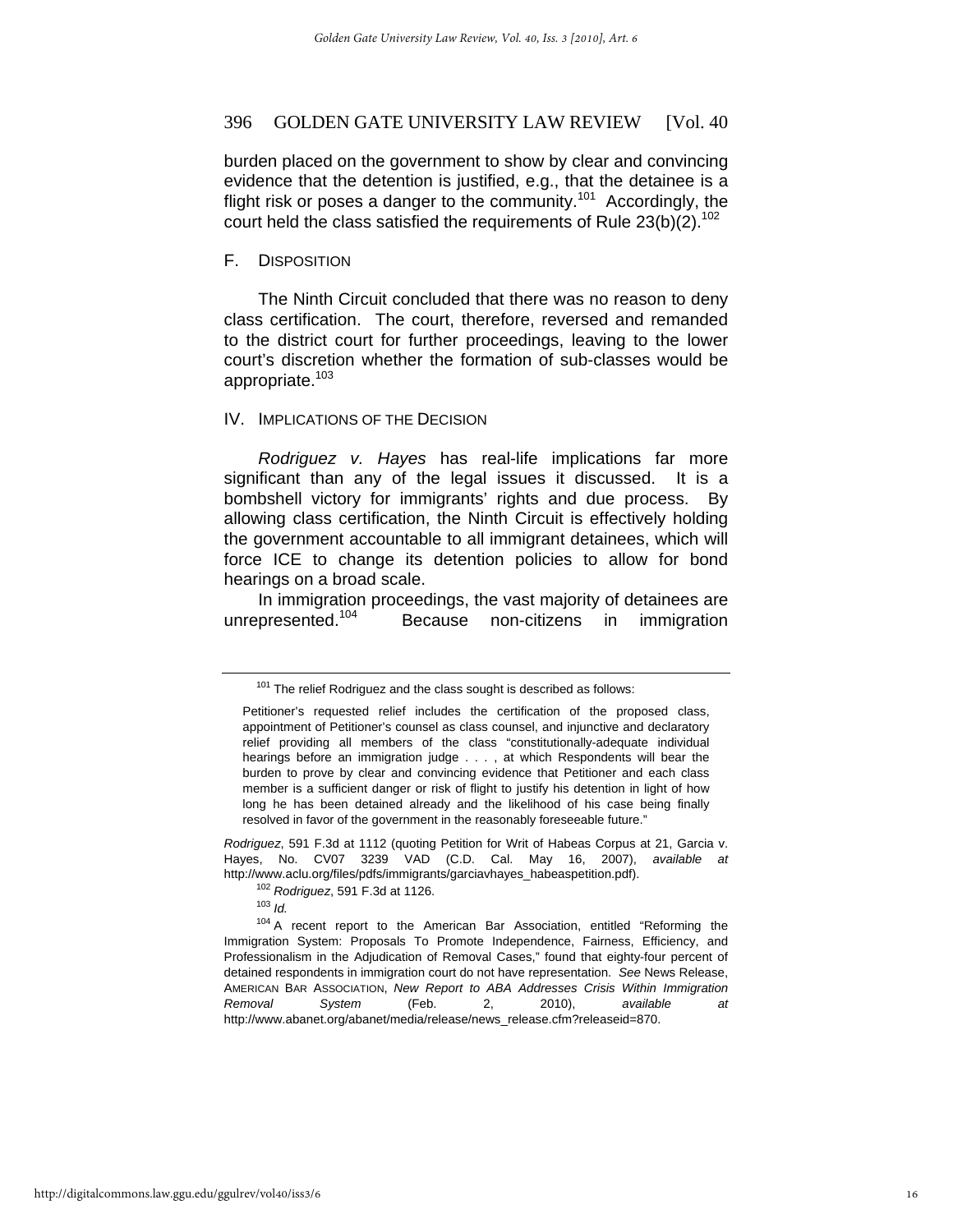proceedings have no constitutional right to counsel,<sup>105</sup> most detainees cannot afford to bring habeas petitions to challenge their prolonged detention.106 By allowing class habeas relief, the Ninth Circuit has made it possible for those immigrants who cannot afford counsel to have their claims adjudicated. As the Ninth Circuit explained, without class certification, "many of the putative class members likely would not be able to adjudicate their claimed need of a bond hearing," and therefore, "class treatment in this case is likely necessary to provide the remedy sought."<sup>107</sup>

Furthermore, requiring the government to provide bond hearings as a regular practice will promote transparency and oversight of decisions that deprive people of their freedom. This extends procedural due process to all immigrants, not just those who can afford to bring suit. It will also likely result in fewer prolonged detentions overall.

As another possible effect, this case could invite the Supreme Court to reexamine its holding in *Zadvydas*, which was decided in 2001 by a narrow five-to-four majority with strong dissents by Justices Scalia and Kennedy. Justice Scalia would likely vote to overturn *Rodriguez* and the other *Zadvydas* progeny because, in his view, the Due Process Clause does not require any bond hearing or any other procedural protection for a criminal or inadmissible alien in removal proceedings, regardless of the length of time in custody.<sup>108</sup>

. . .

 Like a criminal alien under final order of removal, an inadmissible alien at the border has no right to be in the United States. The Chinese Exclusion Case, 130 U.S. 581, 603 (1889). In Shaughnessy v. United States ex rel. Mezei, 345 U.S. 206 (1953), we upheld potentially indefinite detention of such an inadmissible alien whom the Government was unable to return anywhere else. We said that "we [did] not think that respondent's continued exclusion deprives him of any statutory or constitutional right." Id., at 215. While four Members of the Court thought that Mezei deserved greater procedural protections (the Attorney General had refused to divulge any information as to why Mezei was being detained, id., at 209), no Justice asserted that Mezei had a substantive constitutional right to release into this country.

 . . . . Mezei thus stands unexplained and undistinguished by the Court's opinion. We

<sup>105</sup> *See, e.g.* Aguilera-Enriquez v. INS, 516 F.2d 565, 568-569 (6th Cir. 1975) (discussing the right to counsel and holding that deportation proceedings are protected by procedural due process so that the assistance of counsel is necessary only when depriving counsel would deprive a non-citizen of fundamental fairness). 106 *See* News Release, AMERICAN BAR ASSOCIATION, *New Report to ABA Addresses* 

*Crisis Within Immigration Removal System* (Feb. 2, 2010), *available at* http://www.abanet.org/abanet/media/release/news\_release.cfm?releaseid=870. 107 *Rodriguez*, 591 F.3d at 1123. 108 *See, e.g.*, Justice Scalia's dissenting opinion in *Zadvydas*: